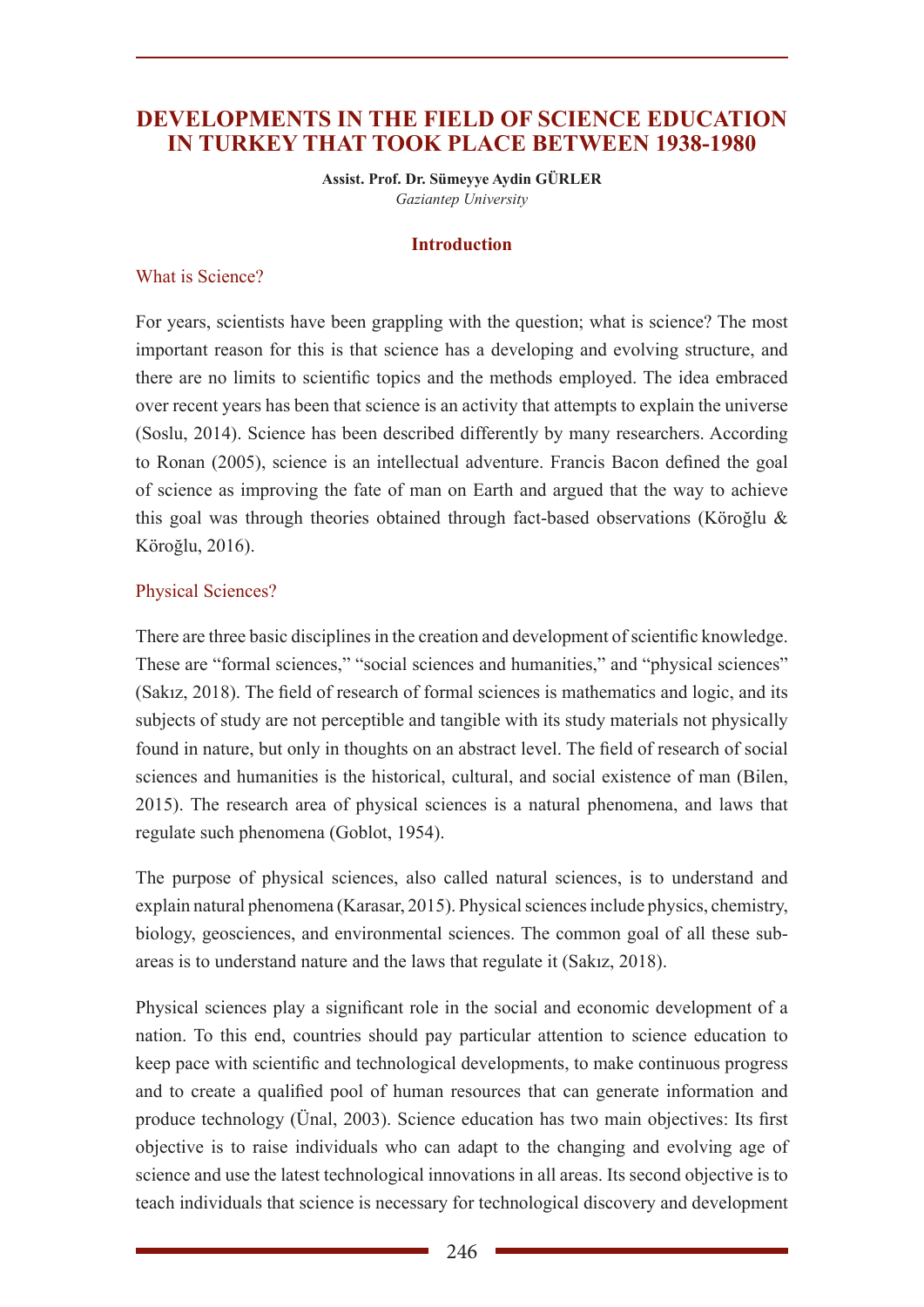(Hançer, Şensoy & Yıldırım, 2003). Countries that want to build a strong future for their citizens emphasize that every citizen must have a good education and that special importance must be given to science education in the process (Eş & Sarıkaya, 2010).

## **Science Education**

In many parts of the world, science education is an indispensable part of education. Students gain literacy in science through science courses in the curriculum (Holbrook & Rannikmae, 2007). Scientific literacy requires the ability to approach, explain, evaluate, and interpret a problem scientifically (OECD, 2017).

Inclusion of science courses in primary school curriculum dates back to the 19th century. As in other disciplines, the basic principle of scientific programs in that century was based on memorizing the knowledge. These teacher-centered programs were replaced by objective teaching in the 1850s. The basis of this approach was the observation of the natural environment by the learner. The aim was to improve learners' observation and communication skills. However, this approach could not go beyond learners defining and memorizing the object they observed instead of understanding and interpreting it (Gücüm & Kaptan, 1992).

In the 1950s (January 1, 1950 to December 31, 1959) the world had for the most part been liberated from the effects of the Second World War, but the cold war between the Soviet Union and the United States that began in the 1940s had escalated into a steep competition. The struggle between Soviet Russia and the USA to achieve superiority over one another continued intensively, and these two states, which were striving for superiority in the air, took their rivalries to space (Gülmez & Tahancı, 2014). Hence the greatest developments in science teaching began after the Second World War. Russia, in particular, launched a man-made satellite (Sputnik 1) into space for the first time in 1957 (Ayas, 1995). That same year, a dog named Laika went on a space trip. In 1961 the Russian cosmonaut Yuri Gagarin remained in the Earth's orbit for 108 minutes with a spaceship called Vostock I marking the beginning of space adventures for mankind. These developments spurred the United States, the United Kingdom and other developed western countries into action (Sakız, 2018).

The cold war between the two nations also influenced science and technology, putting more responsibility on schools. Countries that did not want to lag in the technological race decided to develop, renew or modernize their science curriculum to keep pace. For instance, there were scientific programs at all school levels designed to help with efforts to make discoveries and land on the Moon (Gücüm & Kaptan, 1992). This would raise an army of qualified scientists and accelerate the development of countries. This idea came to be embraced by all countries (Ingle & Ranaweera, 1984). Efforts to renew the science curriculum began in the United States spreading from there to Europe. Redesign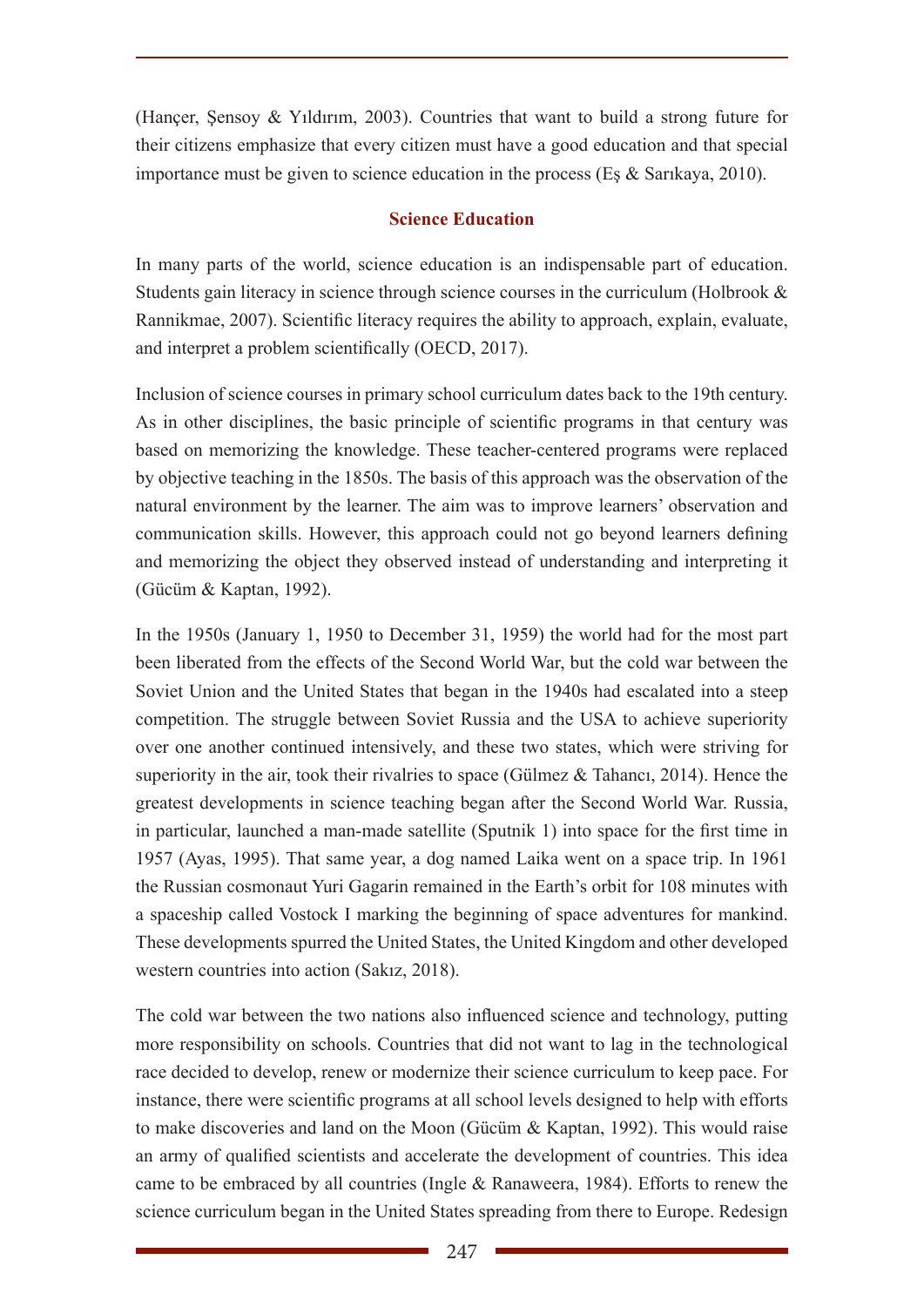of the physical sciences curriculum began with the renewal of the content of physical sciences and math courses. For this purpose, Modern Physics (PSSC-Physical Science Study Committee), Modern Chemistry (CHEM-Chemical Education Material Study and CBA Chemical Bond Approach), Modern Mathematics (SMSG-School Mathematics Study Groups) and Modern Biology (BSCS-Biological Science Curriculum Study) curriculum were prepared. Laboratory booklets, teaching aids, and guiding materials for teachers were also included in these new programs (Ünal, Coştu & Karataş, 2004). So, how did all these developments in physical sciences affect our country? The innovation trend, which began in the field of physical sciences, undoubtedly influenced the Turkish national education system in the early 1960s. Some of the efforts to improve science education in our country were as follows: Founding of the Production and Repair Center for Teaching Materials in 1961, efforts to establish the Ankara Science High School in 1962, transformation of the Center for Instructive Movies into a Film, Radio, and Graphics Center in 1963 (Çilenti, 1985).

It turned out that the science programs developed between 1950 and 1970 appealed more to talented students. With the implementation of these programs, which did not appeal to all students, interest in elective science courses (especially physics and chemistry) gradually declined in developed western countries. New curricula have been developed to prevent students from falling out of love with science and renew their interest in science courses. Consequently, many new approaches emerged for designing science curriculum. The Learning Cycle and Generative or Constructivist Learning Model were the most important of these models (15). The Learning Cycle model is explained in detail under the heading "Science Curriculum Improvement Study (SCIS)." The Generative Learning Model, on the other hand, was developed by Wittrock (1974). The basis of this model was founded on the idea posited by Ausubel that students' foreknowledge is the crucial important factor in learning. According to Driver (1988), this learning model consists of four stages: In the first stage, students' foreknowledge is unveiled, whether correct or not. In the second or focusing stage, the students gain practical experiences with the desired concept. The teacher assumes the role of a guide in the process. In the third or challenge stage, students question their thoughts, compare them with others, and change them. The most important feature of the last stage, the implementation stage, is the reinforcement of the newly learned concepts. This is the phase where the learned knowledge is adapted to other situations, like writing an essay on a topic.

A look at the 1980s shows a world that has changed dramatically. As a consequence of that change, there was a need for individuals who could not only understand scientific principles but could also relate these principles to social changes, produce technology and apply it (Gücüm & Kaptan, 1992). By the end of the 20th century, science was considered both a product and a process (Harlen, 1991).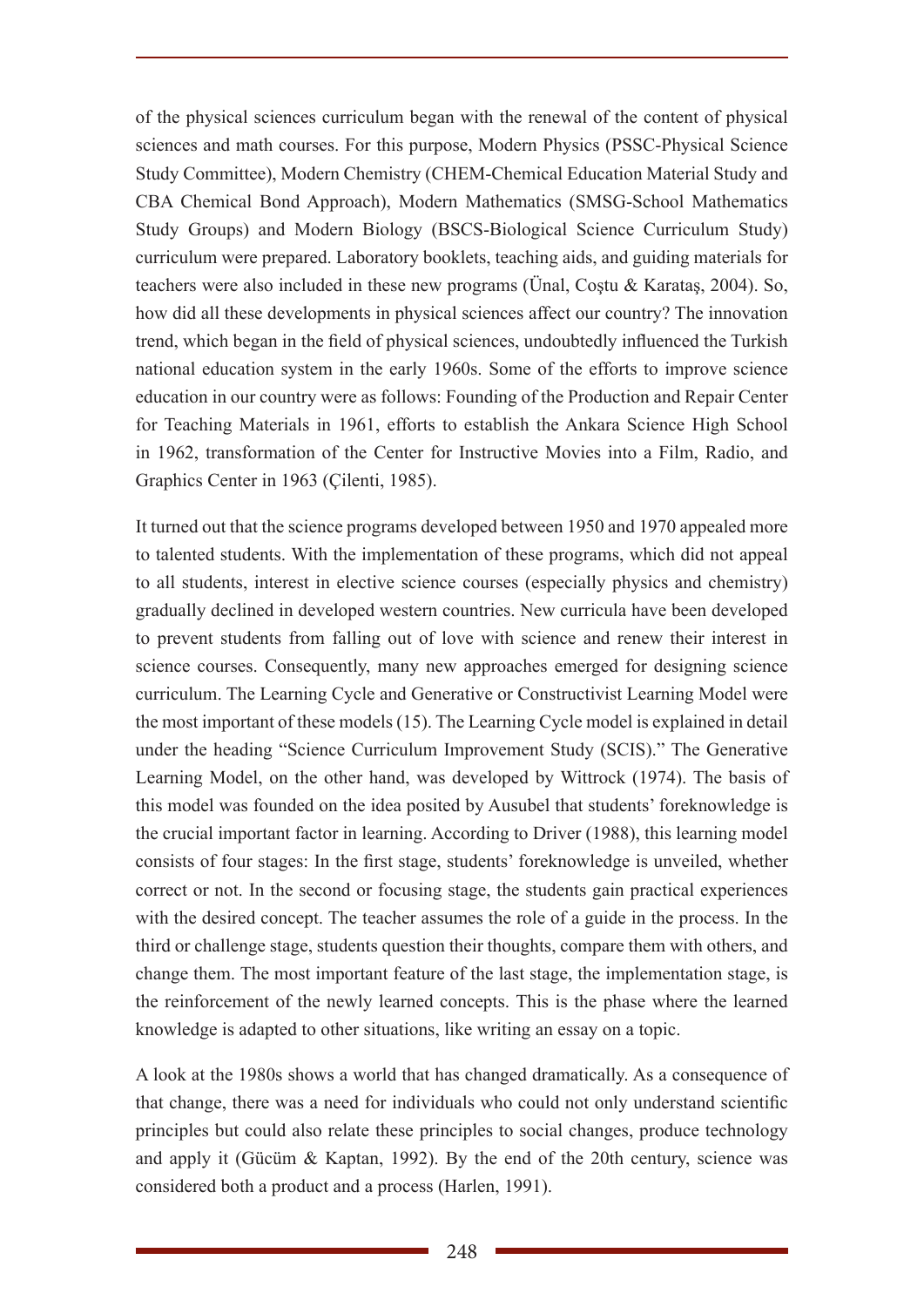According to Yager and Penick (1988), science and technology are needed to adapt to rapidly changing and evolving technologies, to solve social problems related to science, to raise awareness of the importance of developing expertise, and to prepare individuals for academic life. In addition, science programs that can foster student interest in science are needed to keep pace with a continually changing world and to raise inquisitive individuals with a curious mind who can question, discuss, and think critically. Developing countries translated and adapted science education programs developed in the West. Because the program development process is expensive, time-consuming, demanding, and requires trained personnel (Ayas, Çepni & Akdeniz, 1993; Akman, 2016). However, it was realized that the adaptations of programs from other countries through translation were not as useful as expected. The main reason for this was that these programs had been designed in accordance with the cultural and socio-economic realities of the countries in which they were developed making them unsuitable for use in other countries (Özinönü, 1976).

# **Changes in Approaches to Science Education and Approach towards the Application of Science Programs**

Since the mid-1950s, many scientists have done so much to improve the quality of the American education system. Studies to design innovative science programs conducted with funding from the National Science Foundation were as follows:

\**Physics Curriculum*, Physical Science Study Committee (PSSC),

\**Chemistry Curriculum*, Chemical Education Material Study (CHEM-Study),

\**Biology Curriculum*, Biological Science Curriculum Study (BSCS),

For primary education:

\*Science A Process Approach (SAPA)

\*Elementary Science Study (ESS)

\*Science Curriculum Improvement Study (SCIS)

\*Conceptually Oriented Program in Elementary Science (COPES)

(Demirbaş & Yağbasan, 2005)

# **Physics Curriculum**

In the United States, physics was one of the most challenging courses for students to learn. For this purpose, the Physical Science Study Committee (PSSC) was founded in 1956. The committee rearranged subject matters such as quantum and wave theories which were still used but had lost their currency (Demirbaş, 2001). Critical and scientific thinking was the focus of the physics curriculum (Schaefer, 1988). In addition, laboratory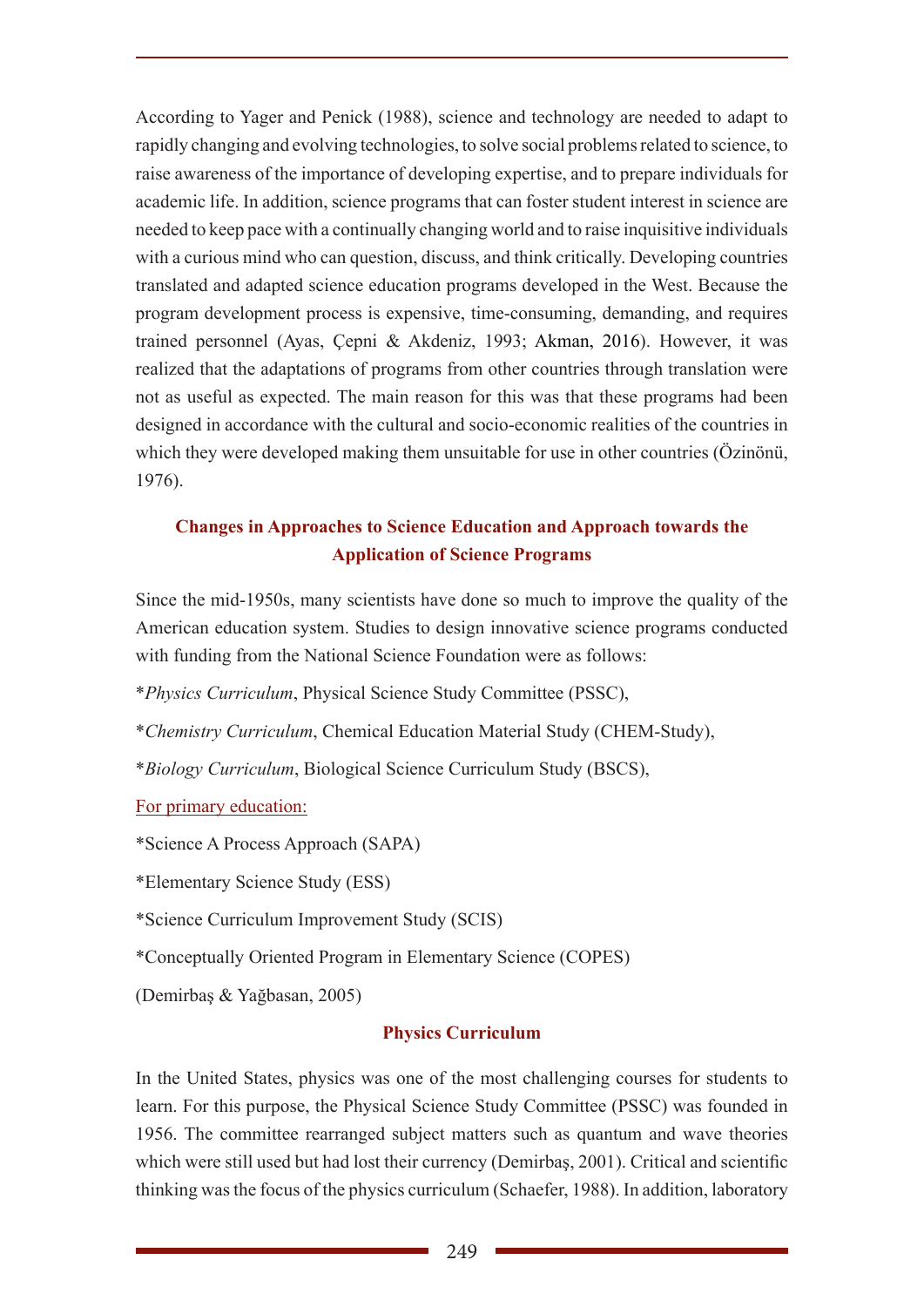activities were prepared for students to acquire investigative skills. The main features that distinguished the modern physics curriculum from a traditional one were that it contained fewer subjects with more in-depth learning, barely included applications of physics in technology, and emphasized thorough learning of general principles (Haber-Schaim, 1971).

## **Biology Curriculum**

In 1954, some committees (National Academy of Science, National Research Council) began their work by identifying problems in biology teaching before drawing up the curriculum. The Biological Sciences Curriculum Study Group (BSCS), founded in 1959 at the University of Colorado, contributed to the development of the biology curriculum. Biologists, teachers, writers, and administrators were also included in the study group. When selecting topics for the curriculum, special attention was paid to the selection of topics related to real-life. This increased the interest and motivation of the students in the courses. In the selection of topics, the systematics of living beings were relegated to a secondary position while evolution and the relationships between living beings were brought to the fore. In short, instead of describing living beings individually, the focus was placed on the relationship between nature and living beings, as well as the relationship of living beings to other living beings (Okay & Karamanoğlu, 1974).

#### **Chemistry Curriculum**

In 1957, the American Chemical Society initiated studies to give a new shape to chemistry courses, primarily at high schools and universities. They found that chemistry teachers were not satisfied with the subjects they were teaching and out-dated subjects were included in the curriculum (Turgut, 1970). The Chemical Bond Approach Group (CBA) was founded in 1959. This group aimed to make students gain scientific skills and review important theories and experiments. The name of the study group was later changed to Chemical Education Material Study (CHEM-Study) (Demirbaş & Yağbasan, 2005). The topics included in the chemistry curriculum were selected to deliver comprehensive teaching of the structure of matter, chemical energy and dynamic equilibrium. Very little weight was given to the industrial applications of chemistry. The experimental method was preferred as the dominant teaching method (Chemical Education Material Study, 1963).

According to Gücüm & Kaptan (1992), the following are some of the approaches towards the implementation of science programs for primary schools:

#### **Science A Process Approach (SAPA)**

The main purpose of this approach was to provide students with scientific skills through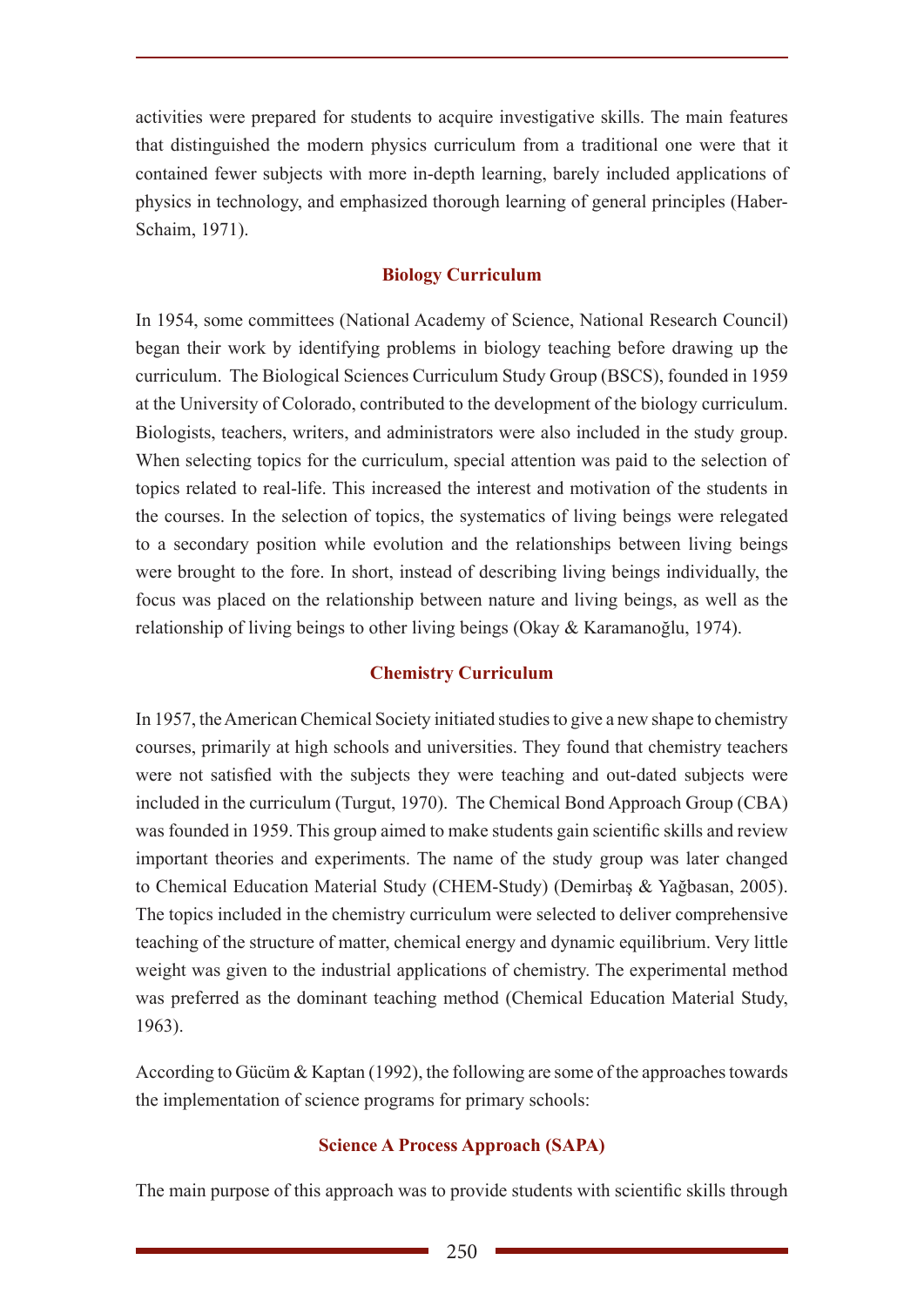experiments during the eight-year basic schooling period (5-12 years). Course books had no place in these programs. Children learnt by actively participating in activities. Teachers used a handbook that contains information on how to determine the teaching outcomes, how and in what order scientific skills are to be taught, what materials are used for the experiments, and how student success should be measured. The teacher was not at the center in this program, but rather fulfilled the role of an intellectual guide.

## **Elementary Science Study (ESS)**

The main purpose of this approach is to help establish the concepts and relationships that form the basis of a child's education. In this approach, students take the center stage while teachers merely provide guidance. Students learn at their own pace, find answers to their questions through interaction with one another and diligent research, and so the learning takes place. The system does not allow the teacher to make an overall assessment.

## **Science Curriculum Improvement Study (SCIS)**

The Learning Cycle model was developed after the mid-1970s with input from Piagetin, and Karplus was the main contributor in the development of this model. Using this model, Karplus and his colleagues developed a science curriculum known as the "Science Curriculum Improvement Study" (SCIS). The program is for 5-12-year-olds. This laboratory-based program which owes its existence to Piaget consists of three levels. Matter, living beings, change and concepts of conservation were taught at level I; the relativity theory was taught at level II; while level III covered subject matters such as energy, equilibrium, position, and reproduction. Karplus et al. proposed a cycle model consisting of three steps to seamlessly implement this program in a classroom environment. These are: "review or data collection," "introduction to the concepts," and "implementation of the concepts." Karplus (1960) briefly describes this model as follows:

During the review or data collection phase, students examine new equipment and other materials in the learning environment on their own without help. These experiences create confusion in the student's mind not being reconcilable with previously learnt concepts. By the end of this process, the student is ready to learn. In the introduction to the concepts stage, the student gets a new concept or a new book, a new film, etc. from the teacher. Then the student gets the definition of this new concept. In this way, the student can interpret his new experiences by utilizing the concept. This stage should be linked up with the review or data collection phase. Otherwise, students may have difficulties in learning. In the implementation of the concepts stage, students reinforce learning by adapting the concepts to different situations.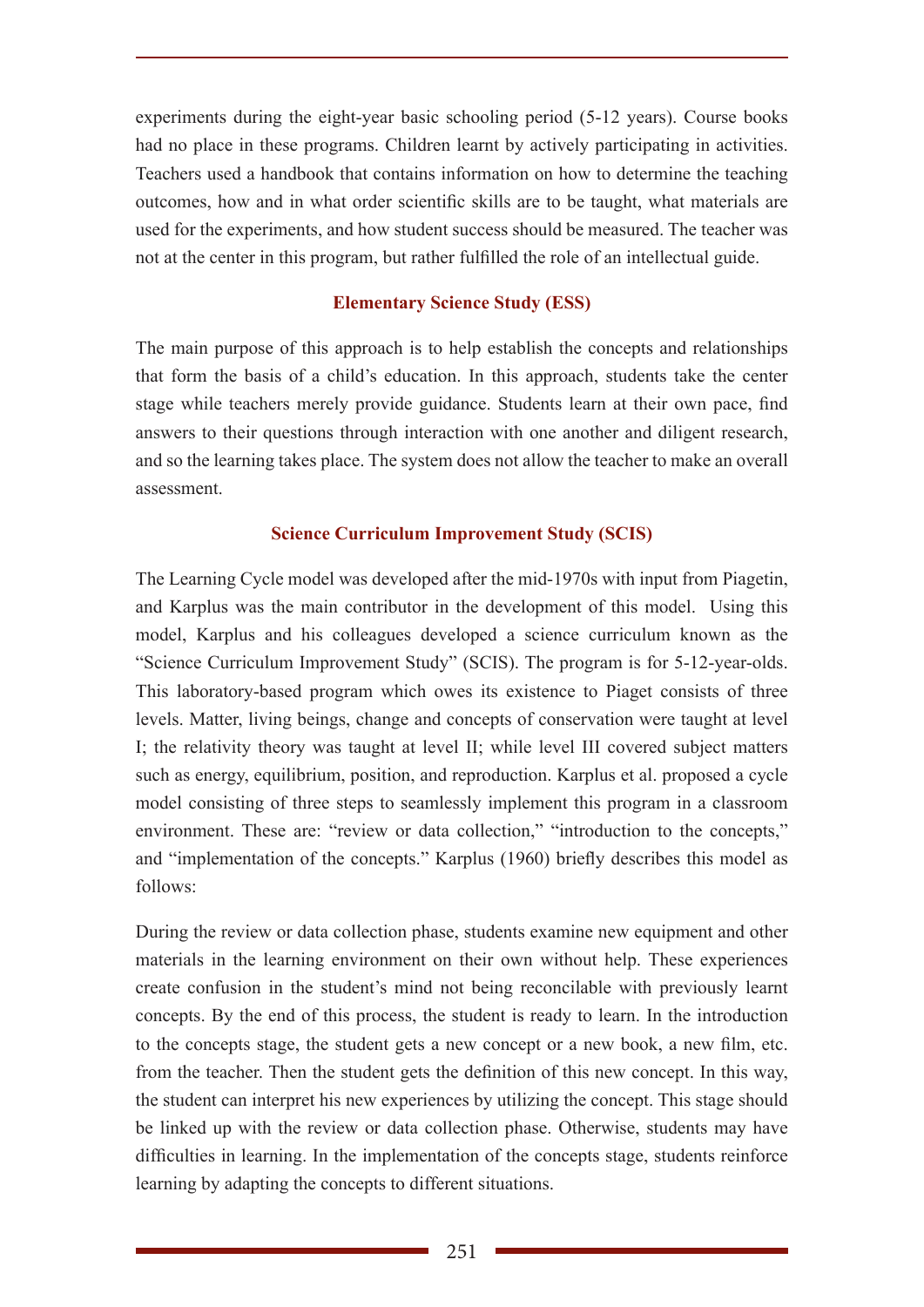## **Conceptually Oriented Program in Elementary Science (COPES)**

Science and technology have an increasing influence on people in modern societies. However, our society has little knowledge of science. The main reason for this is the wrong education system. So, what is the best way to help young children understand and like science in a way it can guide them in their future lives? For this purpose, the Conceptually Oriented Program in Elementary Science (COPES) was developed. This program aimed to help children focus on big ideas in science with comprehensive, integrative and conceptual schemes rather than fill their minds with unrelated facts and details. This program was a science curriculum that focused on some of the conceptual schemes in science. This basic idea was emphasized throughout the program: everything in the program refers to these conceptual schemes where possible (COPES, 1973).

## **Approaches to the Application of Science Programs in Turkey**

Science programs developed in the USA were also applied in many European countries as well as Turkey. After the 1960s, science teaching projects were developed and put into practice in cooperation with the Ministry of National Education, the Scientific and Technological Research Council of Turkey and the universities and by also taking abroad cases into account. So, what was the state of program development studies in Turkey before the 1960s? Traditional program development studies in our country consisted of the following steps:

- 1. The Board of Education at the Ministry of National Education reviews the school curricula and defines the purpose of each course in general.
- 2. They make a list of the contents of the courses through an illustration of the topic titles.
- 3. The document gains official status when it is published as the resolution of the Board of Education.
- 4. Books written according to the established curriculum are accepted as textbooks.

After all these processes, the program development process comes to an end (Turgut, 1970). In these teaching programs inspired by a traditional understanding of education, the teachers had an active role and the students had a passive one. Since the students could not relate the science subjects in the curriculum to real-life situations, student success was rare (Çağlayan, 1961). Science books written according to a traditional understanding of education did not go beyond paltry definitions. Teaching aids and materials did not exist at all or were insufficient. During those years there was a shortage of teaching staff in almost all subjects. In addition, as in other subjects, graduates from departments other than science were appointed as science teachers. As a result, students' interest in science decreased (Alpaut, 1984). The decline of student interest in science courses led to a decline in qualified workforce employable in the fields of science and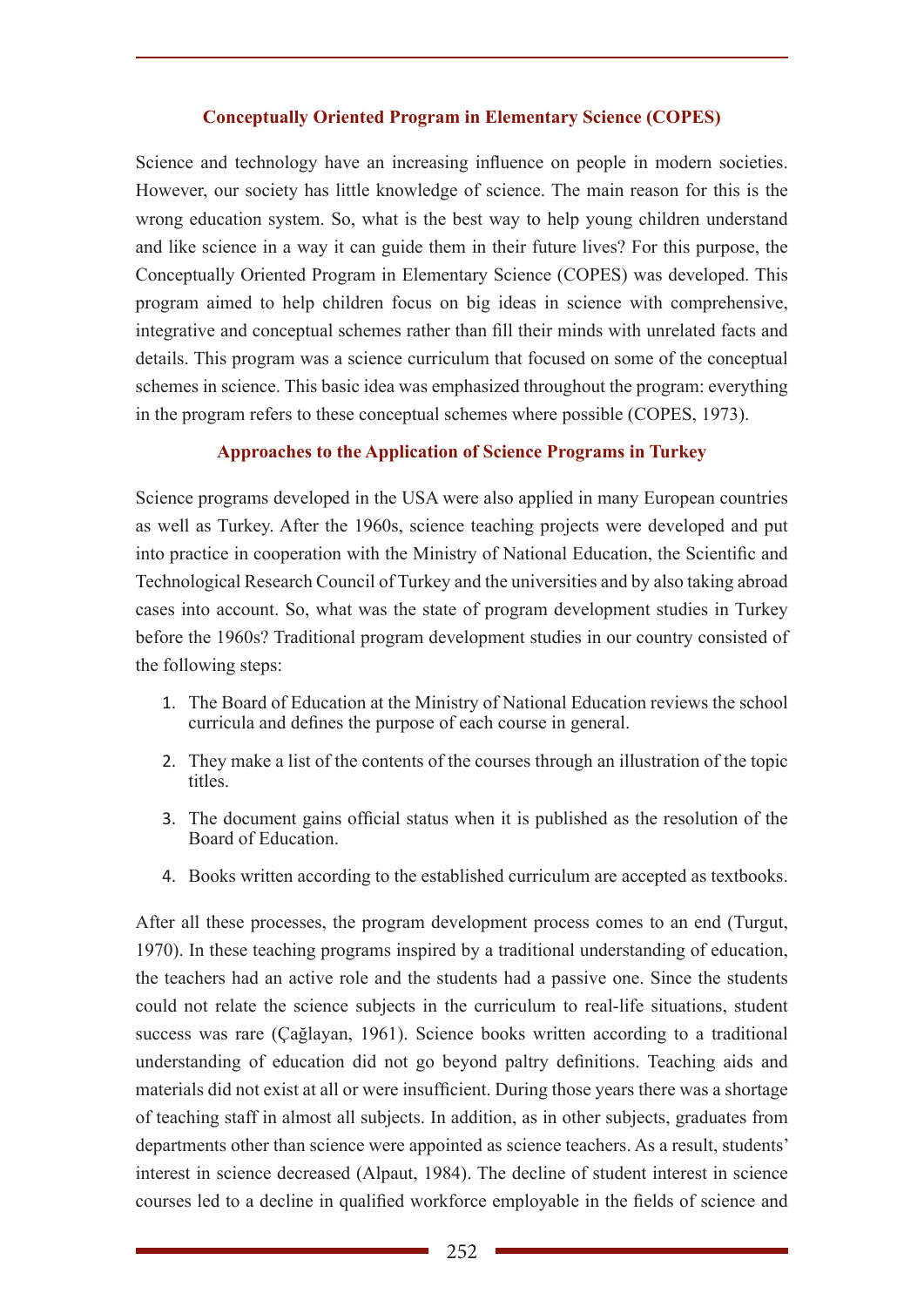technology. The shortage of skilled workers in the field of science and technology led to the revision of the science programs in Turkish schools. Starting from the mid-1950s, new projects have been introduced to improve science teaching. Some of these activities were: training of teachers in summer schools, domestic production of course materials, the establishment of mobile laboratories, preparation of educational films. In addition to these studies, the project period during which time modern scientific and mathematical programs were applied, played a key role in the improvement of science teaching (Turgut, 1970). The projects for science education developed in Turkey are as follows:

\* Project for Science Education Units

\*Science High School Project (1960-1967)

\*BAYG-E-7 Project (1967-1968)

\* BAYG-E-14 Project (1968-1970)

\* BAYG-E-23 Project (1971-1976)

\* BAYG-E-33 Project (1976-1980)

## **Project for Science Education Units**

OECD experts held meetings with representatives of ministries and universities in Turkey and proposed the launching of the "Science Education Unit" projects under the supervision of Istanbul University's Faculty of Natural Sciences. Although within the project the most innovative ideas on mathematics and science courses were offered, the project was scuppered due to lack of funding (Acar, 1968).

## **Science High School Project**

The most comprehensive modernization of scientific education in Turkey is embodied in science high schools. In 1963, an agreement was made between the Ministry of National Education and the Ford Foundation, and as a result, the Science High School project was initiated. This project was carried out jointly by the Ministry of National Education, Turkish universities and the University of Florida in the USA. With this project, a special high school called "Science High School" was founded and so modern education, which would be epitomized here, would spread around the entire country. This is how the modernization of secondary education in Turkey began. To participate in the project, a commission consisting of a total of 11 people, including 10 lecturers who were experts in the field of science and a teacher from the Ministry of National Education, was sent to the University of Florida in 1963 to carry out studies in book writing and translation. In the aftermath of the process, the Ankara Science High School began its educational activities in 1964 with about 300 students (Ayas, Özmen, Demircioğlu & Sağlam, 1999). With its first graduates in the year of 1967, the science high school achieved significant successes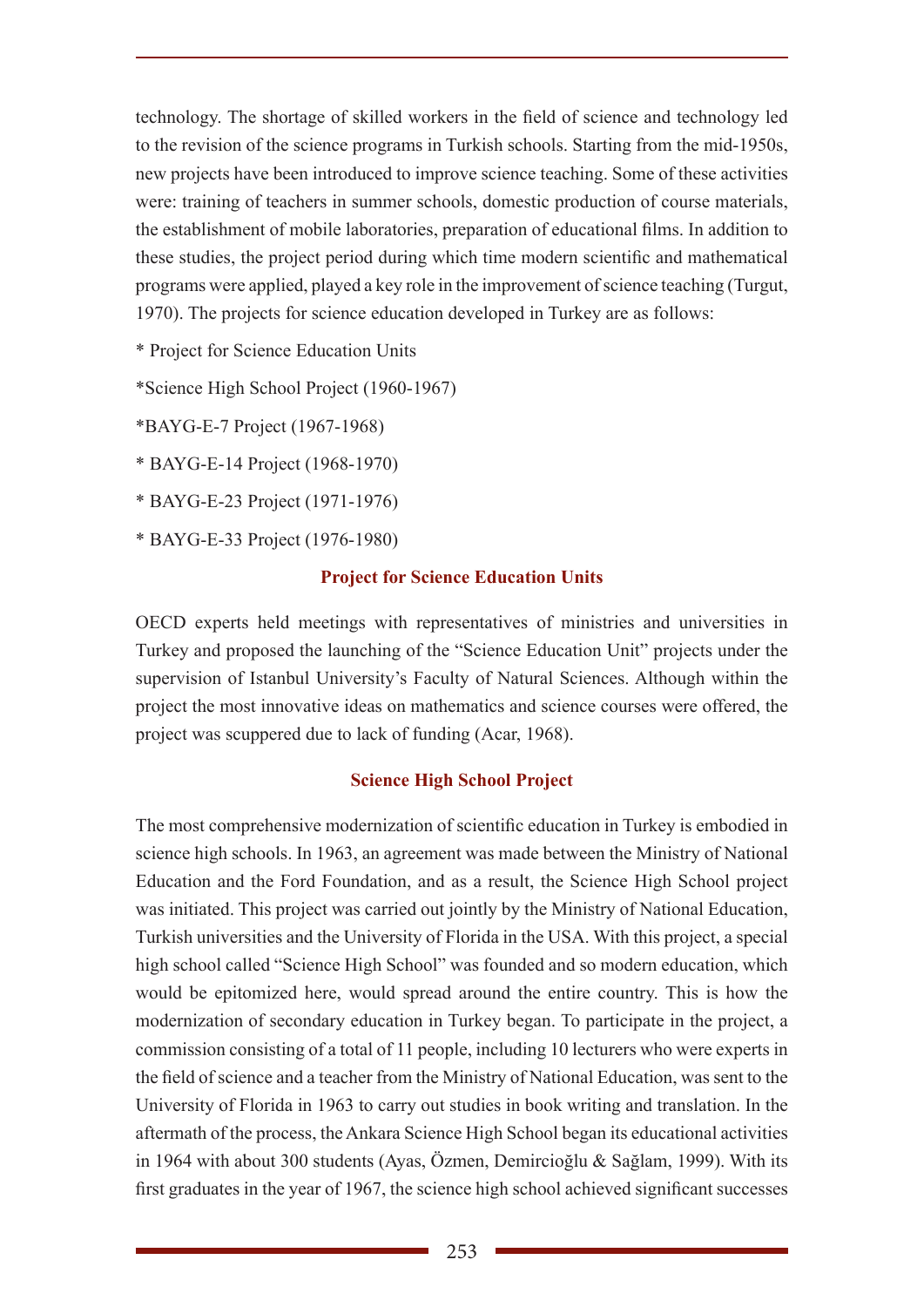in the university entrance examination (Şenvar, 1968). Modern programs developed in the USA (CHEM Study, PSSC, BSCS, etc.) were offered at this high school as a pilot project. These programs were more than a textbook. The program included a wide range of materials such as teacher's guide, resources for teachers and students, educational films, and laboratory equipment. In short, the program included not only the subjects to be taught but all teaching materials. These modern programs were then implemented in other high schools. However, since modern programs could not be applied to all high schools, the dichotomy of modern-traditional schools emerged. Moreover, since the desired levels of success could not be achieved, these modern programs were completely abolished in 1984 (Durusoy, 1984). But, what was meant by a modern program?

According to Turgut (1990), the most notable features of a modern program are:

- 1. The topics are mostly clustered around a central theme. The different branches of science in the program are associated with basic concepts.
- 2. For each branch, basic information is provided as well as the methods for accessing information.
- 3. Technological applications in each scientific branch are brought down to a level that gives the students an overview.
- 4. Each branch of science is introduced as a human endeavor, with references to the working methods of scientists.
- 5. The student stands at the center of all learning activities. The student doesn't just listen passively. He is also expected to have skills such as making hypotheses, drawing conclusions, and making generalizations. What is expected of the teacher is not only to impart knowledge to the student but also to guide him by directing him to learning activities.

The so-called modern programs were rather new in terms of both content and methodology. Teachers undoubtedly played an important role in ensuring the success of these programs. For this reason, teachers started to attend summer courses in small groups of science and mathematics teachers starting from the summer of 1965. The summer courses continued until the end of the science projects (Turgut, 1977).

# **BAYG-E-7 Project (1967-1968)**

In the early months of 1967, the Scientific Commission for the Improvement of Science Education was set up to update and modernize science programs. This Commission, attached to the Board of Education, was a decision-making and executive body. Most of the members of the Commission were faculty members working in science and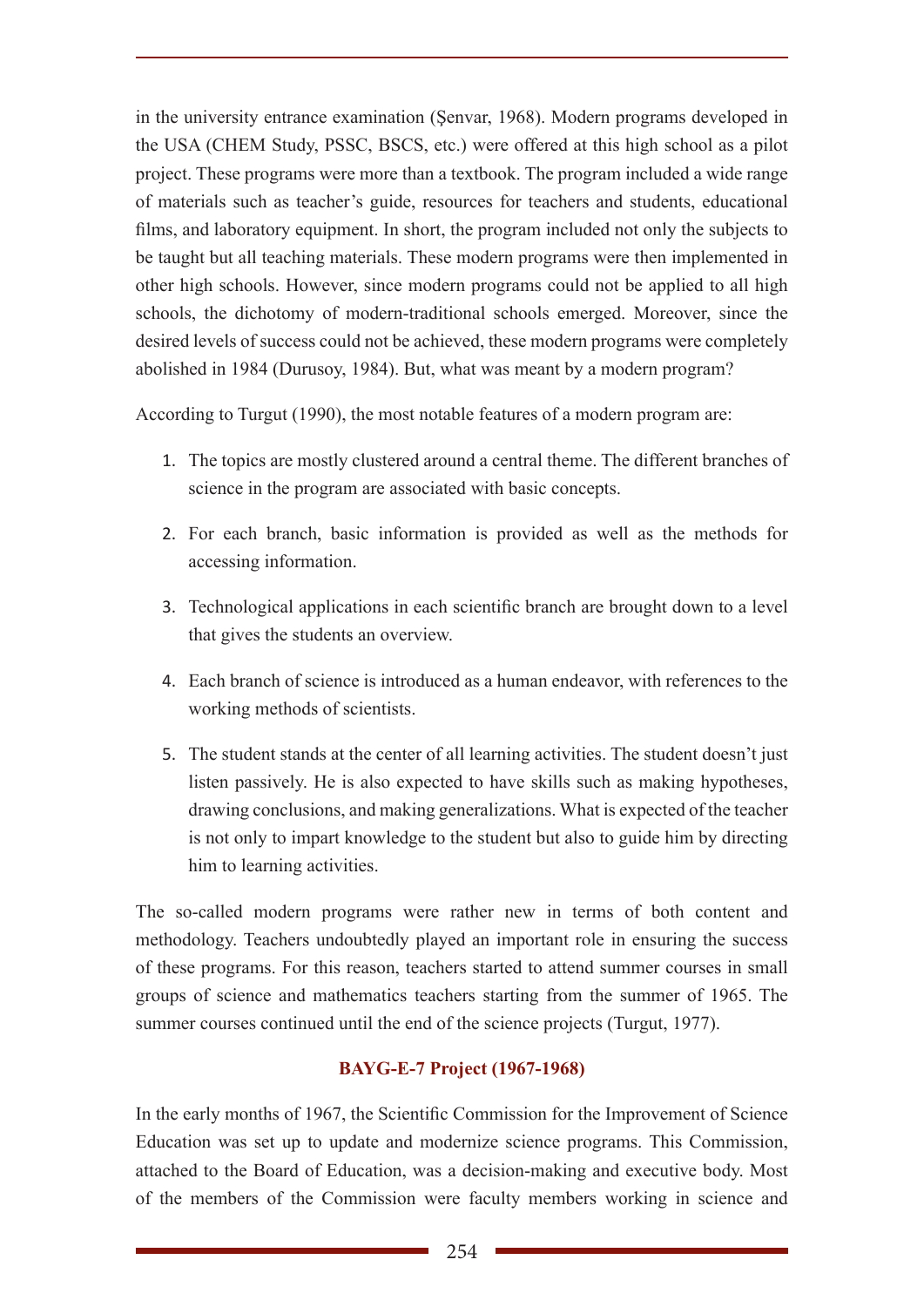mathematics departments at the universities in Ankara. Between 1967 and 1980, the Commission carried out activities such as the adoption and arrangement of science and math programs, the production and distribution of program materials, the training of teachers, etc. The Commission received financial support for the project from the Scientific and Technological Research Council of Turkey. When the institution could no longer provide funding for science education projects, the Commission was automatically dissolved (Turgut, 1990).

The BAYG-E-7 project was part of the effort to improve science education in line with the recommendations of the Scientific Commission for the Improvement of Science Education in collaboration with the Scientific and Technological Research Council of Turkey and with funding from the Ford Foundation. To this end, new programs were developed in parallel to modern programs and implemented in two classes of the science high school. Then these new programs were introduced to 9 schools in the academic year 1966-1967 (Ünal, Coştu & Karataş, 2004).

# **BAYG-E-14 Project (1968-1970)**

The BAYG-E-14 project, carried out between 1968 and 1970, was developed by the Science High School. With this project, an overview of the basic principles and concepts of science and math were provided while the subject matters were covered using research methods to enable students to think scientifically. In this project, laboratory tools and equipment were developed by giving weight to lab studies. With the BAYG-E-14 project, nine high schools from different regions began a three-year trial education. This was followed by a comprehensive evaluation project. According to Turgut (1968), the main objectives of the assessment are:

- 1. Do modern programs fit into the lesson hours prescribed by the high school curriculum?
- 2. How successful are students?
- 3. What are the variables of learning in modern programs?
- 4. What are the views and attitudes of the teachers about the program?
- 5. What revisions are required for the programs?

Based on the monthly reports prepared for the evaluation of this project, teacher surveys and evaluations by inspectors, some amendments were made to the project. The amendments were made in accordance with the decisions of the 8th National Education Council. Based on the new arrangements, any incongruities between the curriculum of normal, technical and vocational high schools were minimized. The 1st grade in high school was considered a preparatory stage which students had to go through before choosing their specialties or vocations in the second grade. In addition, a general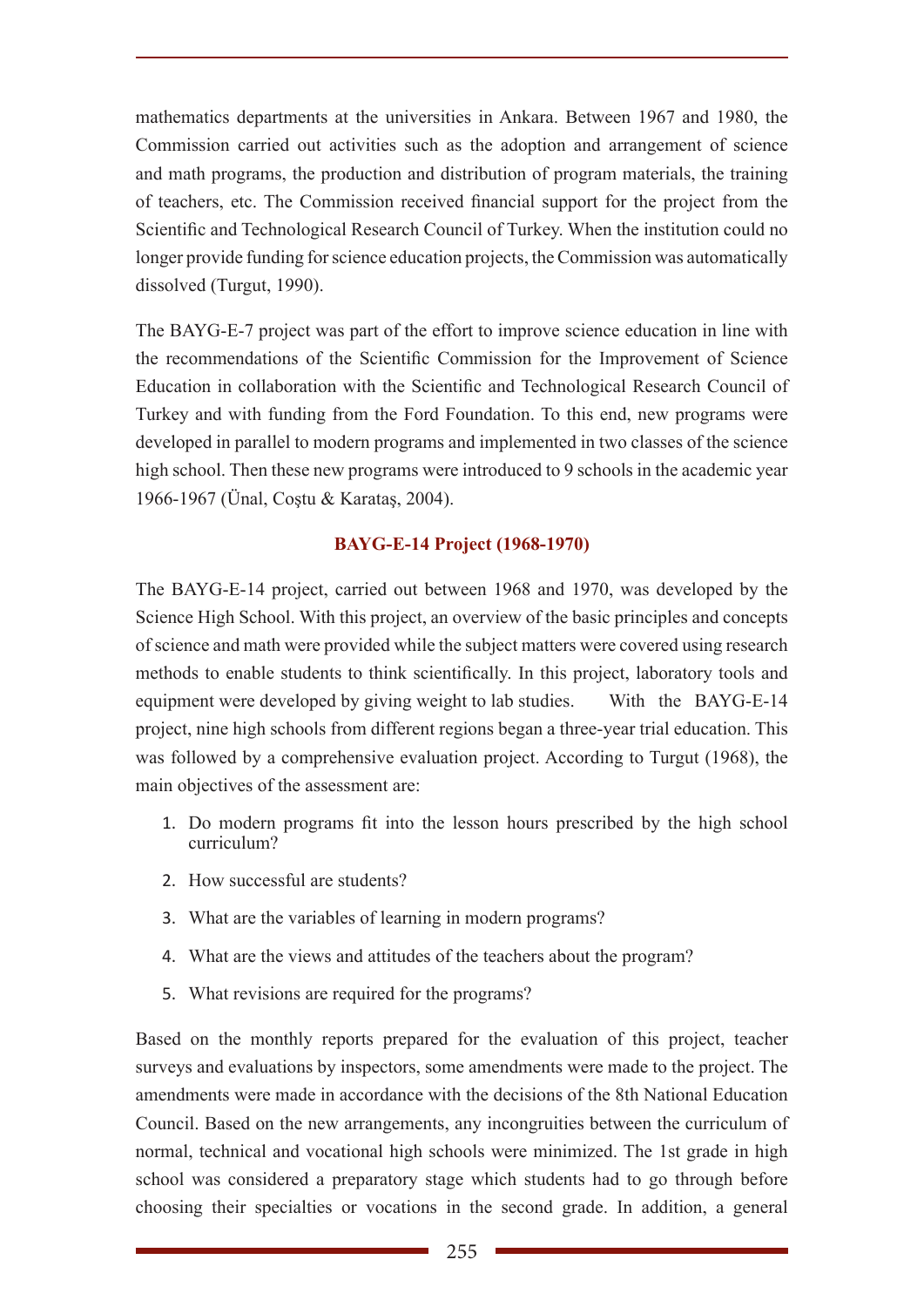science course program (Introduction to Physical Sciences) was introduced for firstgrade students of high schools where modern science programs were to be implemented. Furthermore, intensified courses in physics, chemistry and biology were offered to certain classes spaced throughout a year (Ministry of National Education, 1995). The students' performance was measured through specially prepared tests. The results of the detailed evaluation were reported to the Commission for the Improvement of Science Education. Some important findings from the report:

- 1. None of the modern programs could be fitted into the lesson hours, so no teacher could cover the entire program in any of the classes.
- 2. The two main factors affecting student performance are the teacher's command of modern subjects and the extent to which teaching methods recommended in the teacher's guide are implemented.
- 3. It was understood that simplifications and scope restrictions were required to introduce modern programs to normal schools.

(ARYM Assessment Group, 1971)

#### **Combined Science Programs**

In the ninth grade, science lessons were delivered four hours per week as part of the "Introduction to Physical Sciences" program while tenth-grade Literature students received science courses within the scope of "Physical Sciences II". Both programs were imported from the USA and adapted to schools in Turkey (Haber-Schaim, 1971). According to Turgut (1975), a combined program means bringing together subjects from a variety of disciplines best suited to nourish behaviors desirable in students rather than delivering subject-based courses. With the adoption of the Physical Sciences programs, printed materials and teaching materials were produced and teachers began to be sent to summer courses for training. It was determined that Physical Sciences programs spread faster compared to earlier versions of modern programs. Two applications of Combined Science programs are "Science" and "Collective Science" programs. The Science program was formed by the combination of courses such as natural history, physics, and chemistry. Until 1969-1970, it was taught in secondary schools. The Collective Science program was the second tried modern science program developed for secondary schools. There are no textbooks in this program, but some books are still recommended. Moreover, in this program, students do not learn by reading or memorizing scientific concepts; and less weight is given to mathematical formulas (Gücüm & Kaptan, 1992).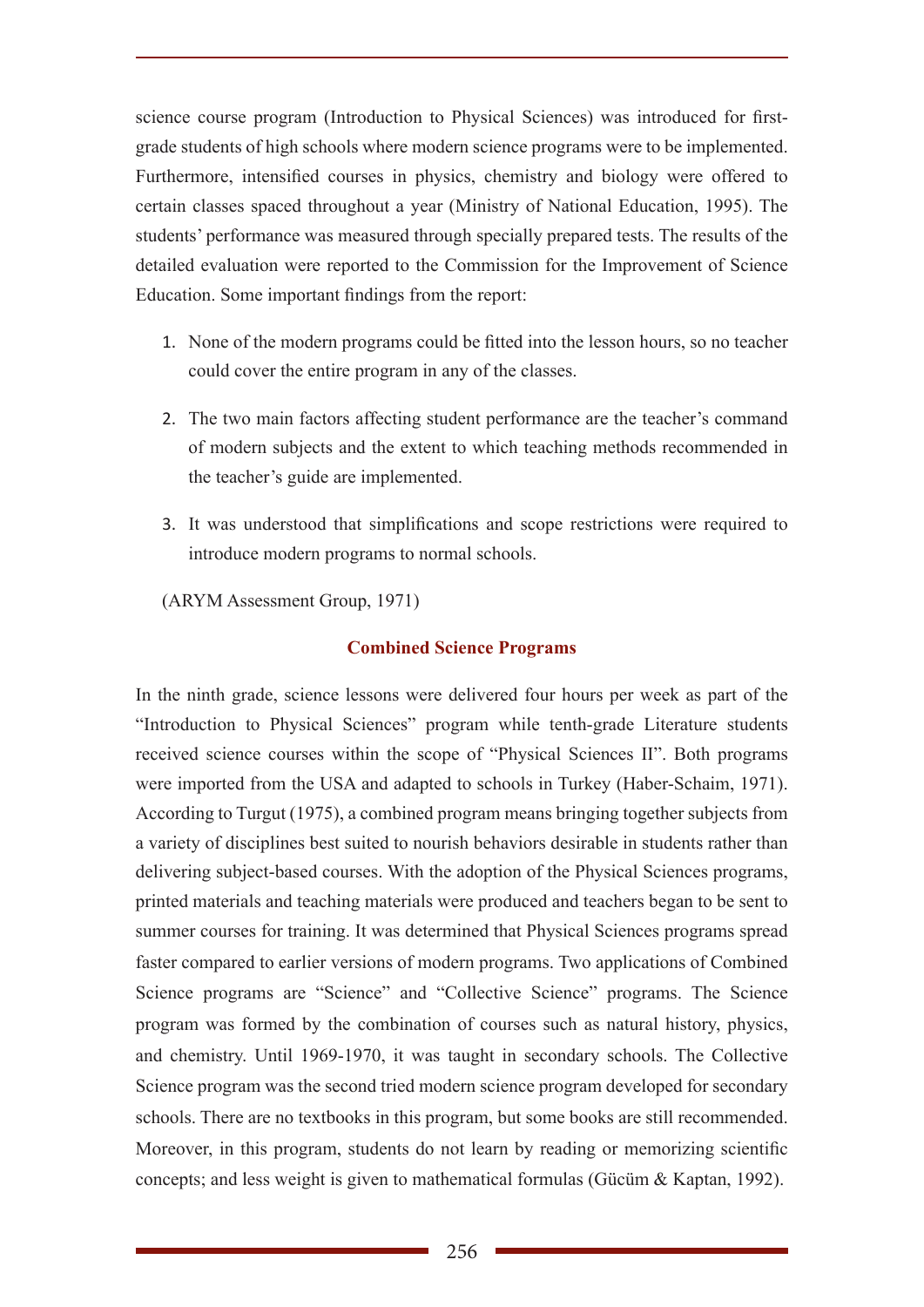## **BAYG-E-23 Project (1971-1976)**

#### (Dissemination of Modern Programs)

The BAYG-E-23 project was prepared to implement the decisions of the 8th National Education Council and to greatly disseminate the program developed with the BAYG-E-14 project based on the feedback from pilot high schools. This project was implemented starting from the school year 1971-1972 at 100 high schools and 89 teacher's training schools (Demirbaş & Soylu, 2000). Furthermore, the "trial-correction-dissemination" strategy was embraced for this project. During the three-year teaching process, evaluation studies were carried out each year and a final evaluation report was produced at the end of the third year. Some of the most notable findings from the final evaluation report are:

- 1. Although it had been recommended to shorten the programs on the basis of the feedback from pilot high schools, the project was started with only a few amendments here and there, if at all. Consequently, most subject matters could not be covered at all, predominantly from the fields of Physics and Chemistry, and with less severity concerning Math and Biology.
- 2. Student performance was measured using assessment tests, but student performance varied greatly from school to school and from teacher to teacher.
- 3. High schools using modern programs were compared to those using traditional programs in terms of student success. High schools using modern programs proved to be more successful in university entrance examinations, graduation rates and in terms of the scientific reasoning skills of their students compared to high schools using traditional programs.
- 4. It was revealed that some changes should be made to the program materials, textbooks, and teacher's guides.(Turgut & Pekgöz, 1976).

## **BAYG-E-33 Project (1976-1980)**

In September 1976, the BAYG-E-33 project was developed to introduce modern science and mathematics curricula to educational institutions training secondary and high school teachers. The project lasted three academic years (Ünal & Ünal, 2010). The objectives of this project were:

- 1. Trial and development of Collective Science and Modern Mathematics programs at certain schools.
- 2. Evaluation of the application of the prepared curriculum for Collective Science and Modern Mathematics.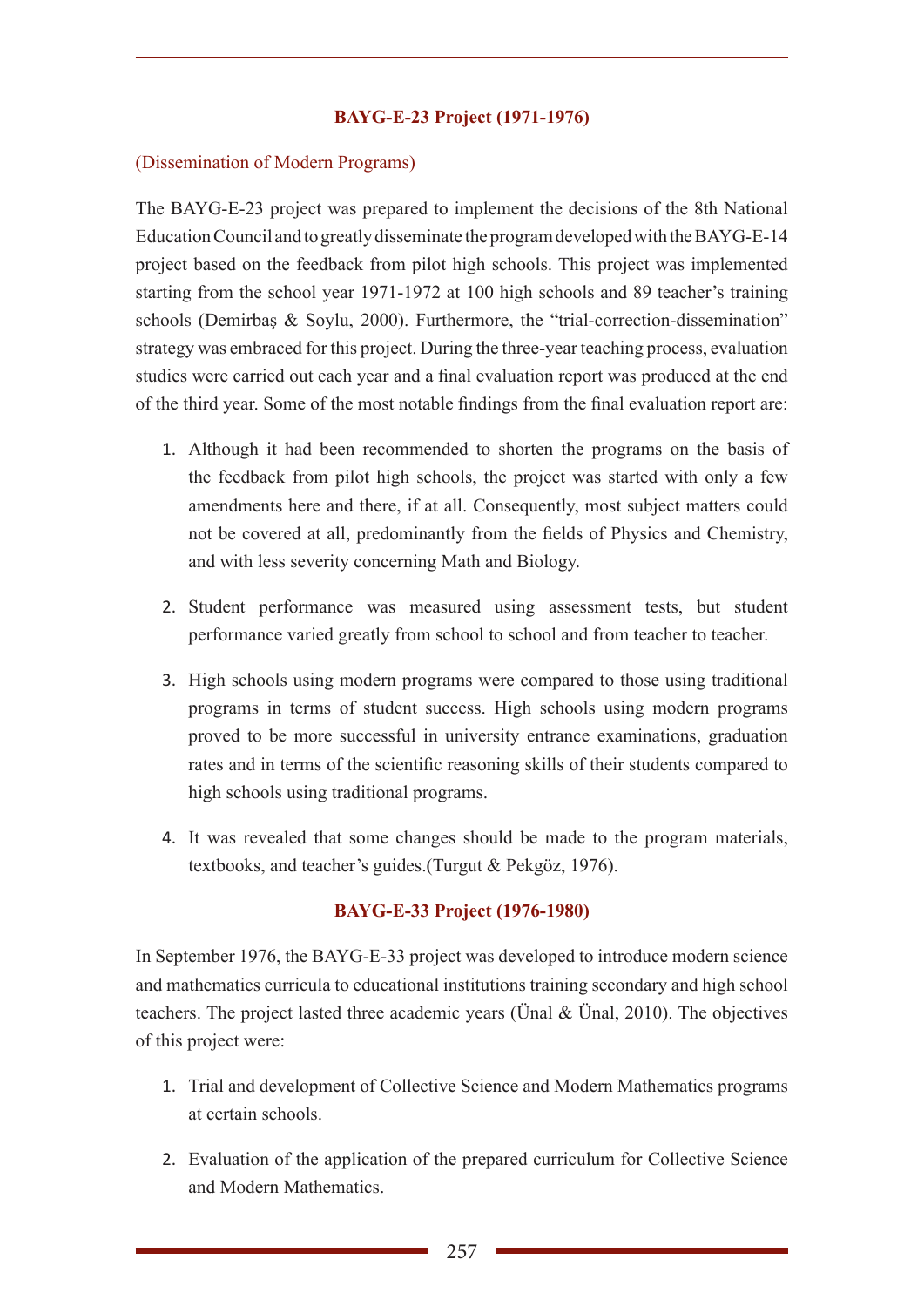- 3. Development of textbooks and supplementary books, teaching materials and assessment and evaluation tools for testing in pilot schools.
- 4. Training of teachers at pilot schools through in-service training courses.
- 5. Introduction of the program to other schools according to feedback from trial applications.
- 6. Revision of programs used by academies training teachers of natural sciences according to feedback from the application results.(Gücüm & Kaptan, 1992).

There was no significant difference between the performance scores of students in the experimental group studying collective sciences and those in the control group studying physical sciences concerning the Science High School First Stage Examination that took place in the academic year of 1979-80.

# **Introduction of Modern Programs to Secondary Schools and Academies Training Science Teachers**

For secondary schools, a process-centered collective science program giving special weight to experiments was developed (Soylu, 1977). Laboratory equipment was prepared for this program and teachers were trained in summer schools. Starting from 1976-1977, the program was implemented as a pilot program for three years in around 30 schools. The program was then evaluated in terms of its various aspects. The evaluation foresaw the comparison of the achievements of schools teaching the Science program to schools teaching the Collective Science program taking into account the attitudes and opinions of teachers regarding the program. The most remarkable findings were as follows:

- 1. The objectives of the collective science program can be achieved using the means at hand.
- 2. The course hours in secondary schools are enough to cover the entire program.
- 3. Teaching is successful in schools with teachers having a good command of the teaching methods and where no more than 30-40 pupils occupy the classrooms.
- 4. Teachers' attitudes and opinions about the program are positive. (Akhun & Açıkalın, 1980).

It was concluded that the collective science programs would be beneficial for secondary schools if the teachers could be trained well and the necessary conditions were met. Despite these positive results, the project for the introduction of collective science programs to secondary schools was discontinued.

When efforts for the introduction of modern programs to academies training science teachers are examined, it becomes apparent that these programs were included in the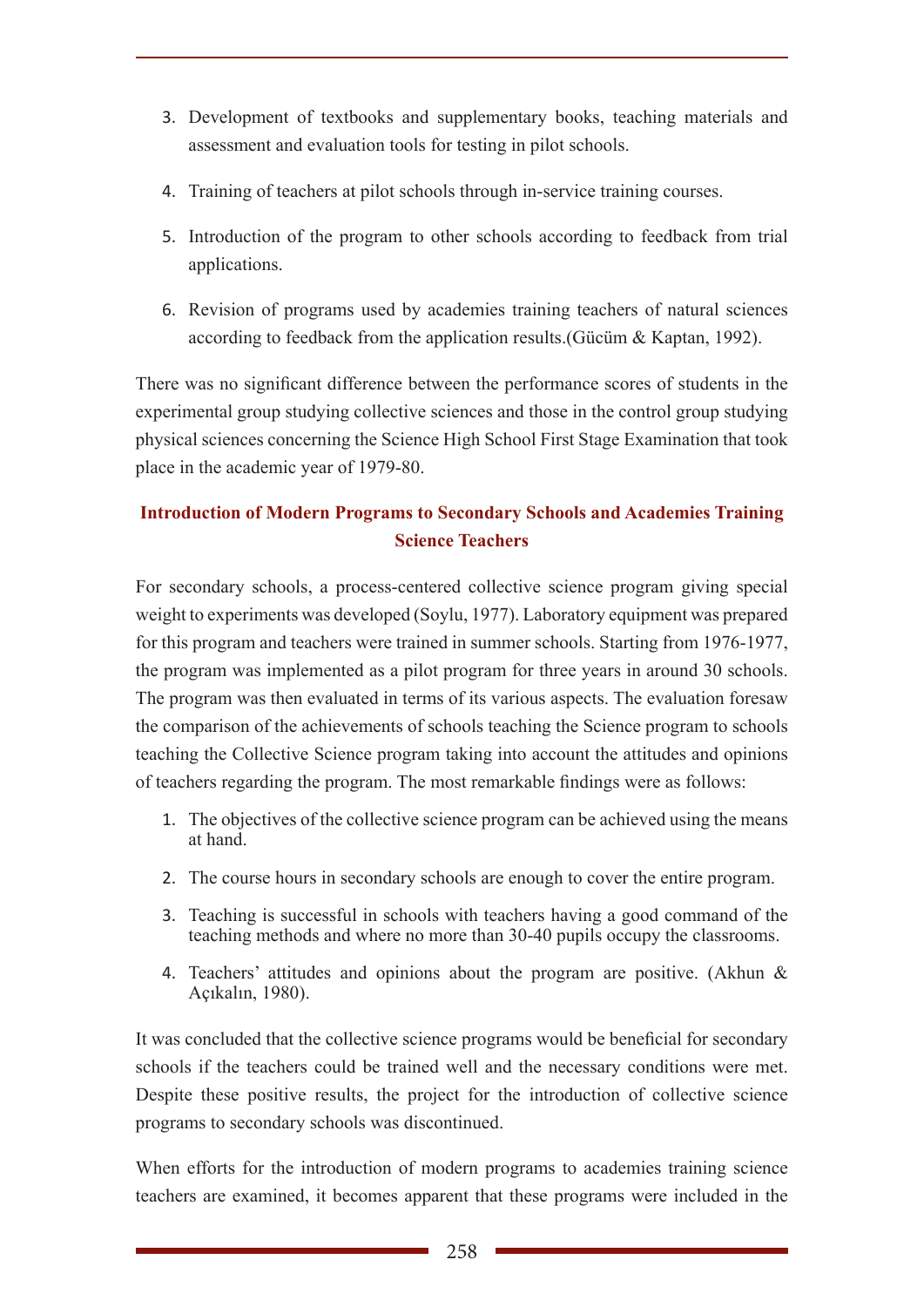"Science Teaching and Application" courses at these schools. It was planned to carry out a two-year trial study at these academies training science teachers. However, due to the escalating wave of anarchy in these schools, especially between 1977 and 1980, this project could not be carried out (Turgut, 1990).

# **ABOLISHMENT OF MODERN PROGRAMS**

A Commission set up by the Ministry of National Education in 1983 for the evaluation of science programs prepared a report called the Assessment of Science Programs. The main findings of this report can be summarized as follows:

- Students adapt better to new programs than older ones.
- Students find lab activities and personal studies more interesting.
- Parents are also more positive about lab practices in schools. That's why they want to send their children to these schools. But, due to high demand, the classroom population is usually higher than 40 and therefore laboratory activities cannot be carried out sufficiently.
- Due to the high number of subjects in mathematics and natural sciences programs, many subjects cannot be covered.
- As the tools and materials cannot be sufficiently reproduced or sent at all to some schools, these materials are either missing in some schools or not effectively used in others.
- Since project assessment takes place after the project has been completed, the results cannot be sufficiently incorporated into the program.
- Teachers and administrators working at schools covered by the project do not have sufficient knowledge of the implementation of modern scientific programs.
- The Mobile Guide teams, which were set up to continuously monitor the work done and solve problems on-site, lost their effectiveness after a while. (Demirbaş & Soylu, 2000)

The results of the Science Programs Assessment Report showed that the infrastructure necessary for the implementation of the program was lacking in many aspects. Besides, the Scientific Commission for the Improvement of Science and Mathematics Education was terminated because the protocols on science projects concluded between the Ministry of National Education and the Scientific and Technological Research Council of Turkey on May 31, 1980 were not renewed and the Ford Foundation had withdrawn its financial support. Consequently, modernization efforts for the teaching of natural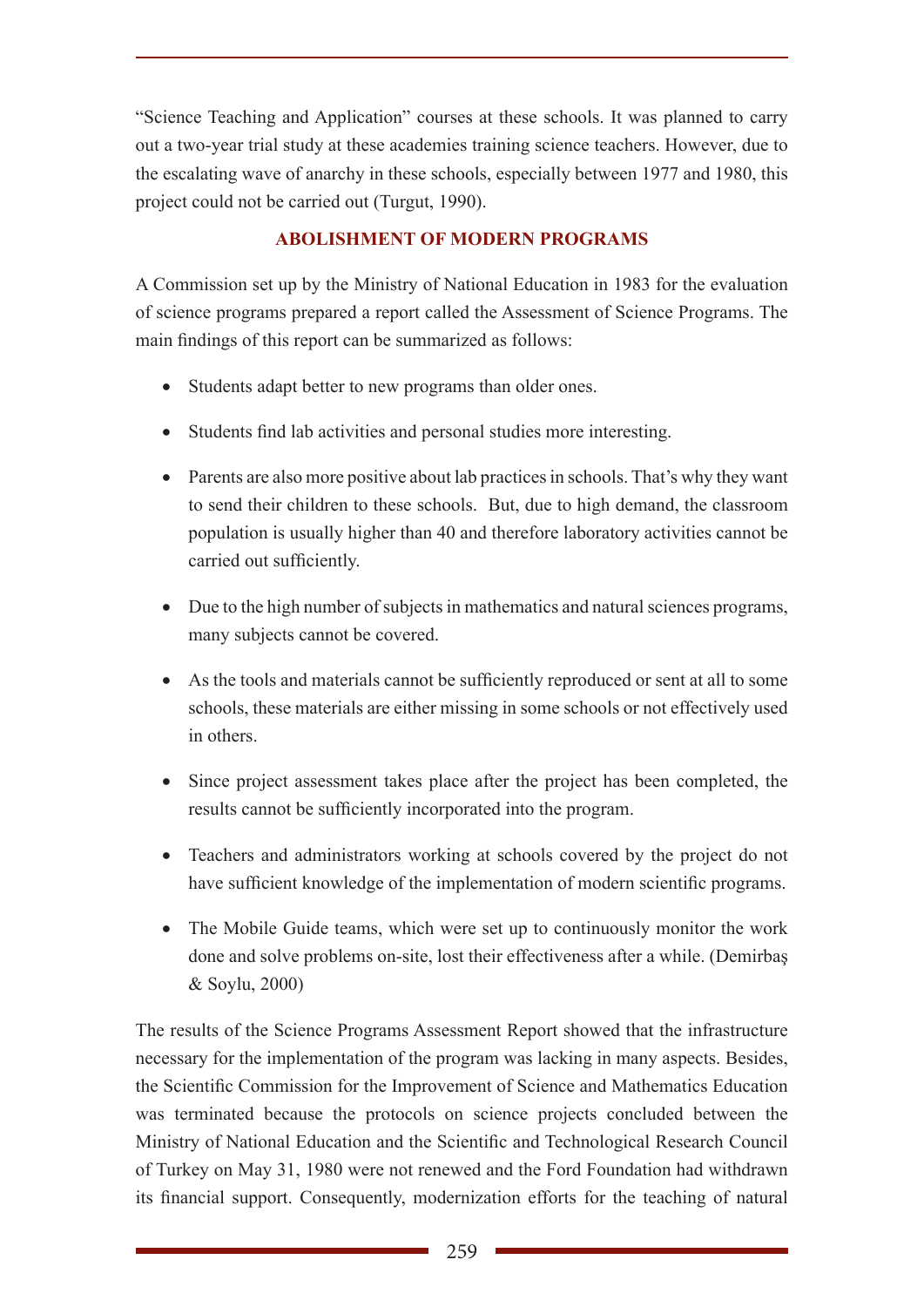sciences at secondary schools that had been ongoing since 1960, was discontinued and completely abolished in 1984 (Çilenti, 1985).

## **Studies on Science Programs in Turkey**

Since all processes related to the survival and development of society take place within the social structure, social structure studies are important. The period 1938-1980 is an important era for Turkish society when important social events took place. Some remarkable events after 1938 were Atatürk's death, attempts to switch to a multi-party system, and the social and economic impact of World War II even though the country was not involved in the war. The era after 1950 witnessed changes in the material culture which reflected upon the spiritual values of the society. The years 1960-1980 are known as the years characterized by big social ruptures and terror incidents, during which time two coups (the 1960 and the 1980 coups) took place and the 1971 memorandum emerged creating an impact on the Turkish society which continues to this day (Erkal, 2016). In those years, when the Cold War was escalating into a vigorous competition between nations, countries were putting a lot of effort into becoming a leading force in the fields of science and technology.

As in our country, countries that did not want to be left behind in this race started attaching more importance to education, especially science education. The science education in our country has principally been influenced by developments in the West, and the greatest influence has been over three different periods since the beginning of the republican era (Özinönü, 1976). Science programs in our country can be categorized under two titles: "Primary School Science Programs" and "Secondary School Science Programs". While it is possible to come across many programs that have been carried out at primary school level since the Republic, this section will be focusing on scientific programs for primary and secondary schools implemented between 1938 and 1980 (1948, 1968, 1974, 1977).

# **Developments In Primary School Science Programs**

# 1948 Primary School Science Program

With the transition to a democratic multi-party system in 1946, the need for democratic education in schools increased. To meet this need, a new program was put to use in 1948 (Binbaşıoğlu, 1995). Concerning the natural science curriculum for primary schools developed in 1948, natural science subjects were subsumed under the "Life Sciences" course in the first term (1st, 2nd, and 3rd grade) while they were contained within the "Natural History," "Family Science" and "Agriculture-Work" courses in the second term (4th and 5th grade) (Gücüm & Kaptan, 1992). The Life Sciences course was an observation and experimentation course according to this program. For this purpose, suitable learning environments were created where students could come across objects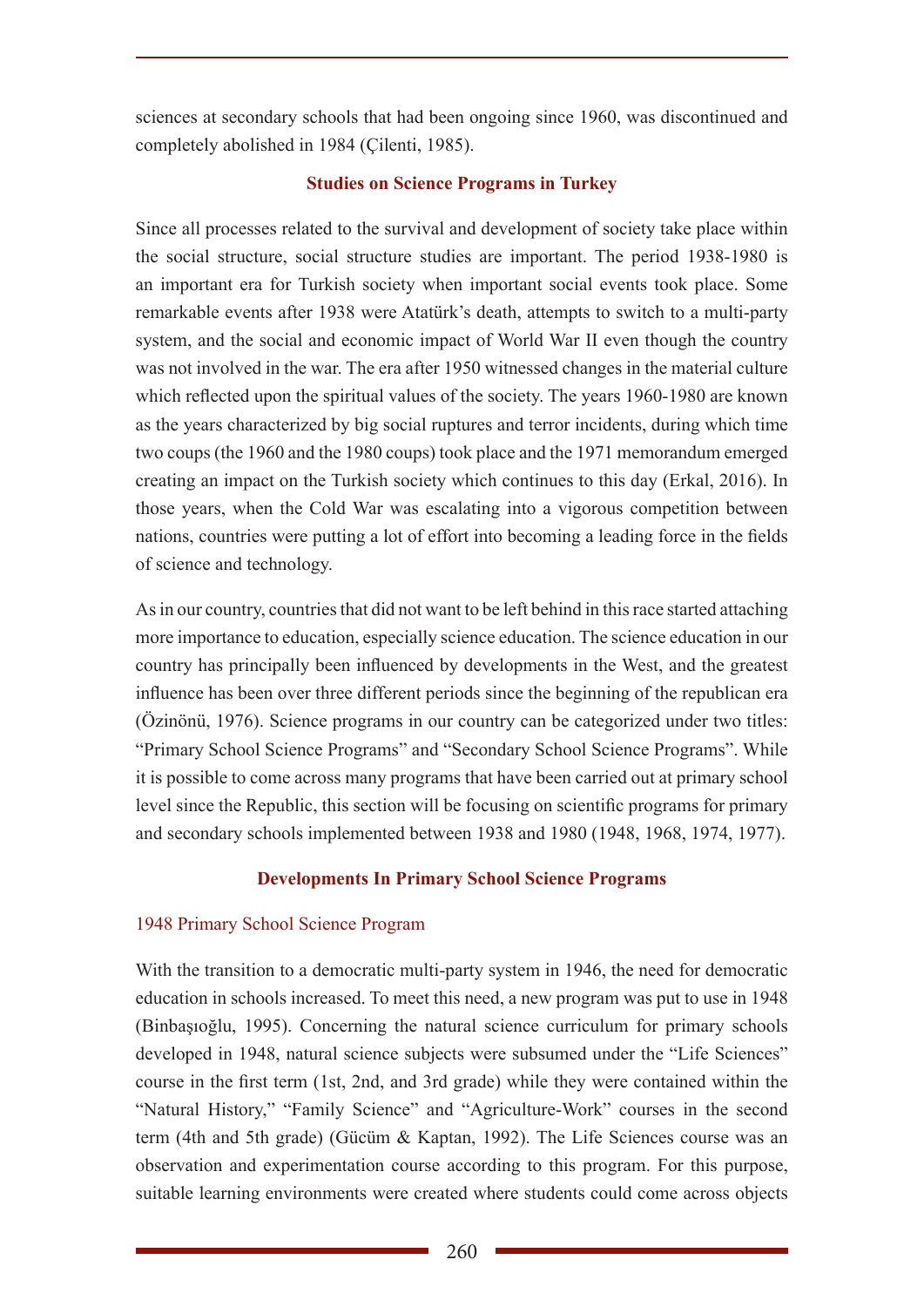and phenomena which they could analyze and examine according to the grade they are in. The Life Sciences course is the basis of courses such as Natural History, History, Geography and Civic Education, but it differs from these in terms of its particular importance (Şahin, 2009). The objective of the Life Sciences course in this program was to help children from grades 1 to 3 to observe and study everyday events such as family and social life that are easy to comprehend, irrespective of their locale (home, school, village, town, city, etc.) while providing them with the tools to understand nature better, cultivate a love for nature, and helping them acquire good habits aimed at protecting nature. In addition, other objectives of the program included cultivating sentiments of love and respect among students in their interactions with others, laying the foundation for their loyalty to the nation and awakening in them an awareness of their national history (Ministry of National Education, 1948).

Some new topics were added to the Life Sciences curriculum of 1948. These were: The animals in our houses; games played in the garden, in the neighborhood and in the countryside; the marketplace and scenes from the marketplace; Atatürk and İnönü's life stories; preparation of winter food for the household; repairing old clothes; the ovens, barbecues or heaters at our homes; household laundry day; sewing old clothes; agricultural lessons on the schoolyard; the history of our family and our house; regulations for vehicles; the history of our town and our village; the meaning of the 19th of May; domestic goods week; laundry day; radio etc. (Magazine of the Ministry of Culture, 1937).

The 1948 curriculum was criticized in many ways, for example in terms of the excessive number of courses, subjects and chapters, misalignment of the subjects with the academic level of the students, lack of connection between courses, its inflexibility and disregard for personal differences. Due to such criticisms, the American professor Kate Wofford was invited to Turkey in 1952. After examining the system, Wofford prepared a report. In her report, Wofford stated that more efforts should be made to prepare more democratic programs (Kalaycı, 2004). The 1948 program, which had been in force for 20 years, was replaced by a new program in 1968. Besides, social benefits (for human beings and the environment) were placed at the forefront of this program where science played a subordinate role. A closer look at the sections of this program reveals too many aspects which do not sit well with a modern program (Gücüm & Kaptan, 1992). These were:

- 1. inability to express learning goals in terms of student behavior;
- 2. the principle of social benefit and not activities that require scientific processes were placed at the forefront;
- 3. the lack of a specific system for arranging the units and the themes of the units;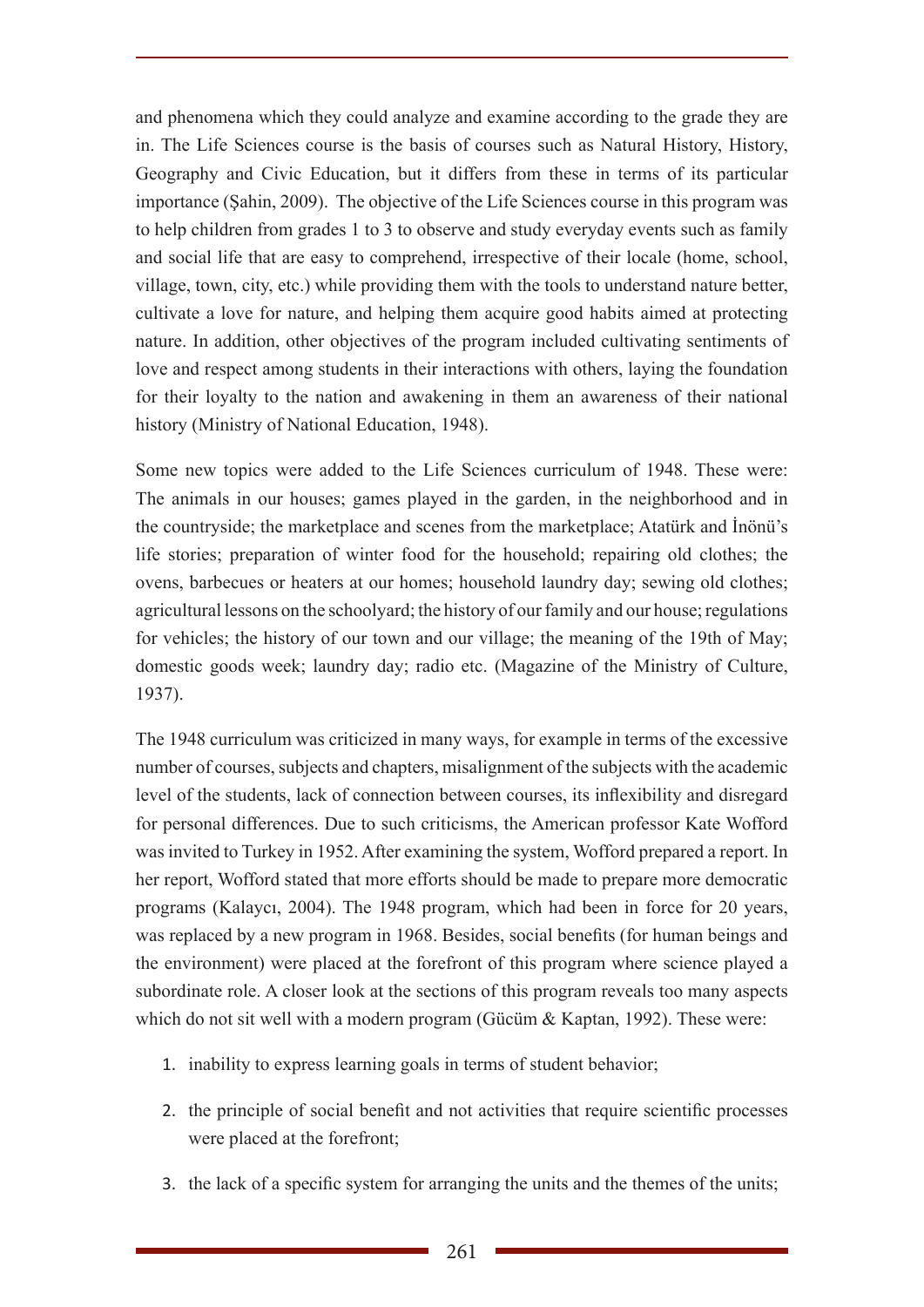4. many course chapters on agriculture were integrated into the natural history course although there was a separate lesson on agriculture.

#### **1968 Primary School Science Program**

The primary school curriculum of 1968 is a long-term curriculum that has been implemented for about 30 years. One of the most important innovations brought by this curriculum was the application of the concept of consolidation for 4th and 5thgrade primary school students, previously introduced for life sciences courses. All the objectives set out in the curriculum were aligned with student requirements. Furthermore, with the introduction of this curriculum, social sciences and physical sciences were acknowledged as central courses alongside the Life Sciences course (Bektaş, 2001; Binbaşıoğlu, 2003).

In the explanations section of the Life Sciences program, it was stated that the Life Sciences course was a lesson based on observation, active work and experiment assigning to it the character of a true science course (Gücüm & Kaptan, 1992). The program was flexible and there was no obligation to follow a certain order when the teacher works through the chapters. While the subjects that could not be covered at school could be excluded from the units to be studied, the subjects that were not included in the program but needed to be covered could be added to the program. In the 1968 curriculum, the principle of proximodistal learning was adopted when the subjects were being taught. Life Sciences is one of the most important courses of the first three years of primary school. The Life Sciences course should be studied in relation to other courses (Turkish, Mathematics, Painting, etc.), and the topics of the Life Sciences course should be made more concrete for students through various methods. This curriculum also emphasized that excursion and observation activities should be given sufficient weight for the Life Sciences course. While the goals of the Life Sciences course were laid out under different main headings, the same goals were set for all three grades. This caused some difficulties in setting out learning objectives at a class level (Ministry of National Education, 1968).

A comparison of the 1948 Life Sciences curriculum with its 1968 version reveals some differences. For instance, the number of chapters in the Life Sciences curriculum of 1968 is fewer than that in the Life Sciences curriculum of 1948. In the 1968 curriculum for life sciences, however, sub-topics of the units were enunciated in detail. Topics added to the Life Sciences curriculum of 1968 were: Vehicles and Protective Measures against Accidents, New Year's Celebrations, How Did You Spend New Year's Day, Differentiation of Holiday Habits, the Sea, the Beach, Swimming, Mail, Letters, Postman, How Can We Protect Our Health, Military Service, etc. The "Physical Sciences and Natural History" course in the primary school curriculum of 1968 is a combination of natural history, agriculture-work, and family science courses included in the 1948 program. In addition,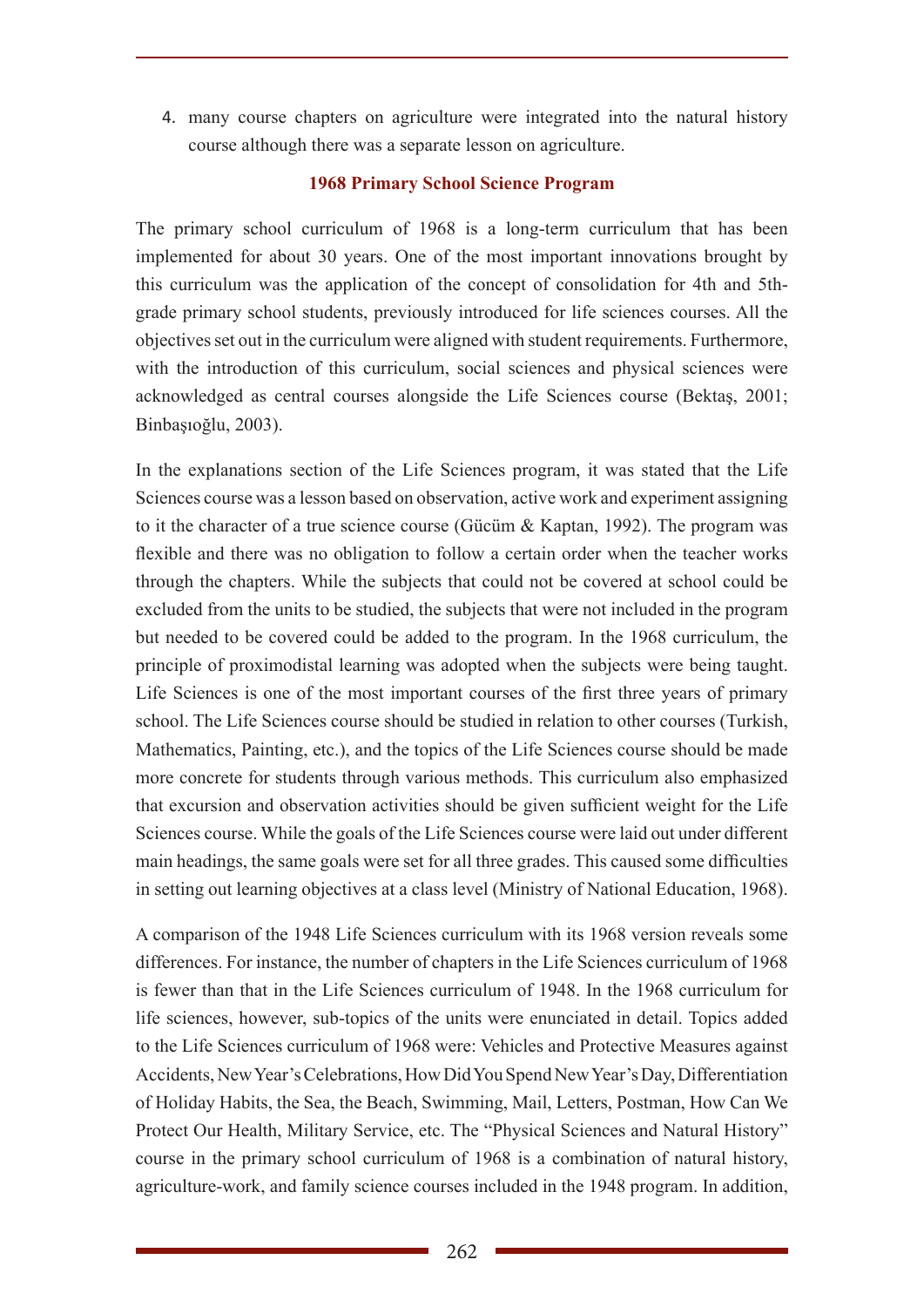the 1968 program recommended the kind of education that would ensure the active participation of students (Ministry of National Education, 1948; Ministry of National Education, 1968).

The "Physical Sciences and Natural History" curriculum of 1968 was amended in 1974 and 1977 (Gücüm & Kaptan, 1992).

## **The Science Curriculum of 1974**

In the 1974 program, the name of the course was changed to Physical Sciences and a number of changes were also made to the content of the units. The most striking aspect of this program was that it adopted the concept of social benefit and attached more importance to technology. The program introduced no independent natural science course for the first three grades of primary school with some topics of the natural science course interspersed with the subjects of the Life Sciences course. It would be impossible to prepare students for science courses based on scientific processes in the 4th- and 5thgrades due to a primary focus on social benefit rather than on scientific methods.

## **The Science Curriculum of 1977**

The 1977 program is almost identical to that of 1974 in terms of their content. However, some units were re-arranged.

# **Developments In Secondary School Science Programs (1938-1980)**

The sixth, seventh and eighth grade in primary education was referred to in some earlier programs as the first level of secondary education. This stage, commonly referred to as the secondary school, forms the basis of the second stage of primary education. In view of developments in science programs for secondary schools between 1938 and 1980, the program implemented between 1937 and 1938 remained in practice for only one year. The total number of lessons per week was reduced to 31 hours and the names and the length of science courses were changed. Offered as a three-hour course, the physical sciences course was combined with the chemistry course and the biology course was combined with the hygiene course. The program remained in effect for one year, and afterwards, in 1938, a new program was drawn up which was to remain in force for eleven years. In addition, biology, hygiene, and natural sciences courses were removed from the new program to be replaced by a single course called Natural History (Karataş, 2002). An examination of the content of the natural history course reveals that it is divided into two sections, namely "Botanic" and "Zoology". In short, the program, which was put to use in 1937, had a content progressing from easy toward difficult topics with two main sections, "Botanic" and "Zoology."

With the introduction of the program that was designed in 1948 and remained in force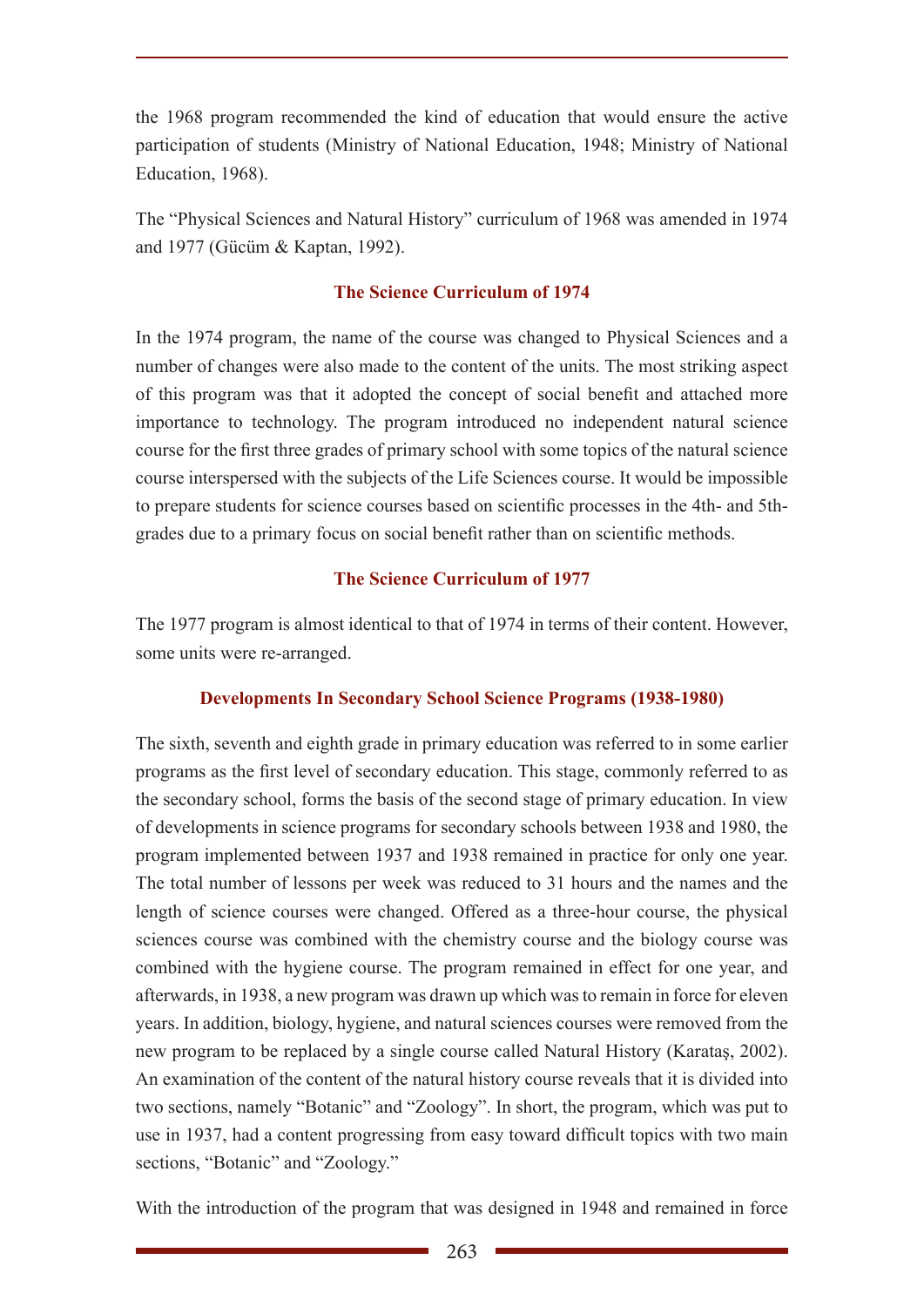between 1949 and 1970, the number of weekly course hours was increased again to 32. The content and features of the 1948 Science Program were not changed until 1970. The content of this program is similar to the content of the previous one but contains detailed information about the human body. The topics of photosynthesis and respiration included in the 1938 program were excluded from the 1948 program, while health-related topics were added to the 1948 program. Starting from 1969, science courses were grouped together under the "Physical Sciences" course. While there were no program changes from 1948 to 1969, a general program change in 1969 brought fundamental changes to the entire curriculum. According to the science program, which was put into practice after 1974, the Physical Sciences course was offered as a three-hour course. In addition, some topics were removed to make the program less cumbersome. Very few changes were introduced with the 1977 program. One of these changes was to increase the length of the Physical Sciences course to four hours for all three grades. Moreover, new titles were added to some units (Yurdatapan, 2011).

#### **Conclusion**

In the first years of the Republic, the need for qualified human resources had become more pronounced. Because during the wars, there had been an immense loss of lives, including scientists. These losses stalled the onset of social, economic, cultural, and educational reforms. The period from 1938 to 1980, on the other hand, saw important social events and incidents (the death of Atatürk, attempts for the transition to a multiparty system, the lingering effects of the Second World War, coups d'état of 1960 and 1980, memorandum of 1971, etc.). This period was also marked by nations squaring off against each other in a bid to get the upper hand in science and technology. Turkey did not remain indifferent to the wave of scientific and technological innovations sweeping the globe and so started to attach more importance to science education at its schools. To this end, the existing science curriculum was improved, renewed and made more modern. In addition, during these years (1938-1980) many projects were set into motion to reshape science education. In particular, science programs developed in the western world were translated and adapted. However, these programs fell short of meeting the expectations, especially since they had been drawn up without taking into account the socio-economic and cultural peculiarities of Turkey. The Science Programs Assessment Report prepared after the program development efforts showed that the country lacked the necessary infrastructure for the implementation of such programs. Furthermore, the efforts for modernizing the science curriculum in secondary education was halted due to the non-renewal of the protocols for science projects made between the Ministry of National Education and the Scientific and Technological Research Council of Turkey on May 31, 1980 and the withdrawal of financial support from the Ford Foundation, and came to a definitive end in 1984.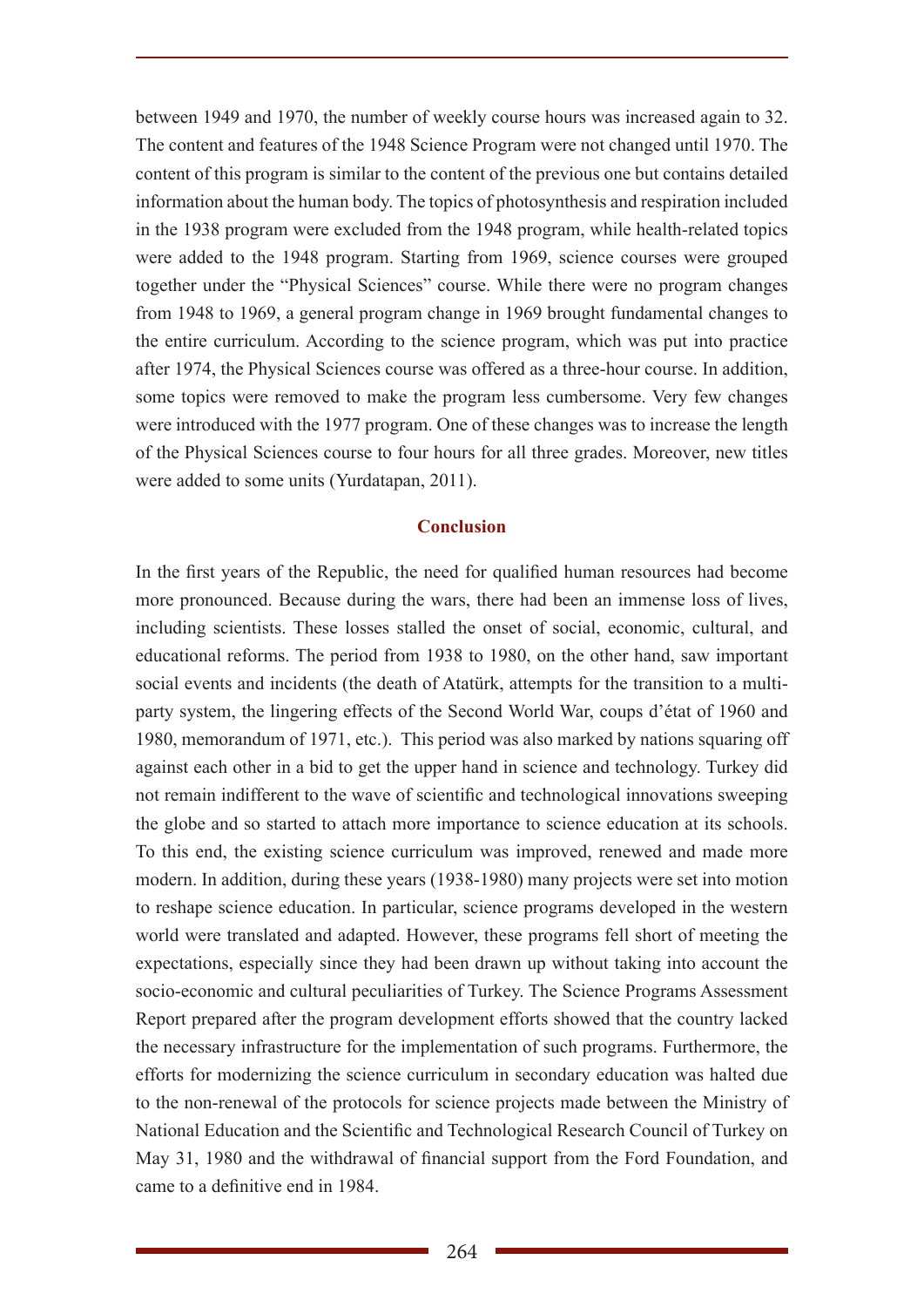#### **References**

- Acar, H. (1968). Son Yıllarda Matematik Öğretimindeki Değişmeler ve Ülkemizdeki Bugünkü Durum. *Ortaöğretimde Fen* Öğretimi *Sempozyumu*. Ankara: TÜBİTAK Bilim Adamı Yetiştirme Grubu Yayınları.
- Akhun, İ. & Açıkalın, A. (1980). *Ortaokullarda ve Eğitim Enstitülerinde Matematik ve Fen Programlarının Denenmesi ve Teşmili Araştırmalar Projesi (BAYG-E-33) Değerlendirme Raporu*. MEB. Fen Öğretimini Geliştirme Bilimsel Komisyonu.
- Akman, Ö. (2016). The Importance of Using Archive in Social Studies Education, *Research Highlights in Education and Science*, Eğiten Publishing, Editör:Wenxia Wu, Selahattin Alan, Mustafa Tevfik Hebebci, Basım sayısı:1, Sayfa Sayısı 173, ISBN:978-605-66950-0-1.
- Alpaut, O. (1984). Fen Öğretimi Nasıl Verimli ve İşlevsel Duruma Getirilebilir? *Fen*  Öğretimi *ve Sorunları Sempozyumu*, Ankara.
- ARYM Değerlendirme Grubu. (1971). Pilot Liselerde Denenen Modern Matematik ve Fen Programlarını Değerlendirme Raporu. Ankara: MEB, Fen Öğretimini Geliştirme Bilimsel Komisyonu.
- Ayas, A. (1995). Fen Bilimlerinde Program Geliştirme ve Uygulama Teknikleri Üzerine Bir Çalışma: İki Çağdaş Yaklaşımın Değerlendirilmesi. *Hacettepe* Üniversitesi *Eğitim Fakültesi Dergisi*, 11, 149-155.
- Ayas, A., Çepni, S. & Akdeniz, A.R. (1993). The development of Turkish secondary science curriculum. *Science Education*, 77(4), 433-440.
- Ayas, A., Özmen, H., Demircioğlu, G. & Sağlam, M. (1999). Türkiye'de ve Dünyada Yapılan Program Geliştirme Çalışmaları: Kimya Açısından Bir Derleme. *D.E.Ü. Buca Eğitim Fakültesi Dergisi* Özel Sayı, 11, 211-219.
- Bektaş, M. (2001). *Hayat Bilgisi Programlarının Değerlendirilmesi*. Yüksek Lisans Tezi, Sakarya Üniversitesi Sosyal Bilimler Enstitüsü, Sakarya.
- Bilen, K. (2015). Bilim Nedir? Ne Değildir? N. Yenice (Ed.), *Bilimin Doğası, Gelişimi ve* Öğretimi. Ankara: Anı Yayıncılık.
- Binbaşıoğlu, C. (1995). *Türkiye'de Eğitim Bilimleri Tarihi*. İstanbul: MEB Yayınları.
- Binbaşıoğlu, C. (2003). *Hayat Bilgisi* Öğretimi. Ankara: Nobel Yayın Dağıtım.

Çağlayan, H. (1961). *Okullarda Modern Fizik* Öğretimi. Ankara: Arı Matbaası.

Chemical Educatian Material Study. (1963). *Chemistry: An Experimental Science*. San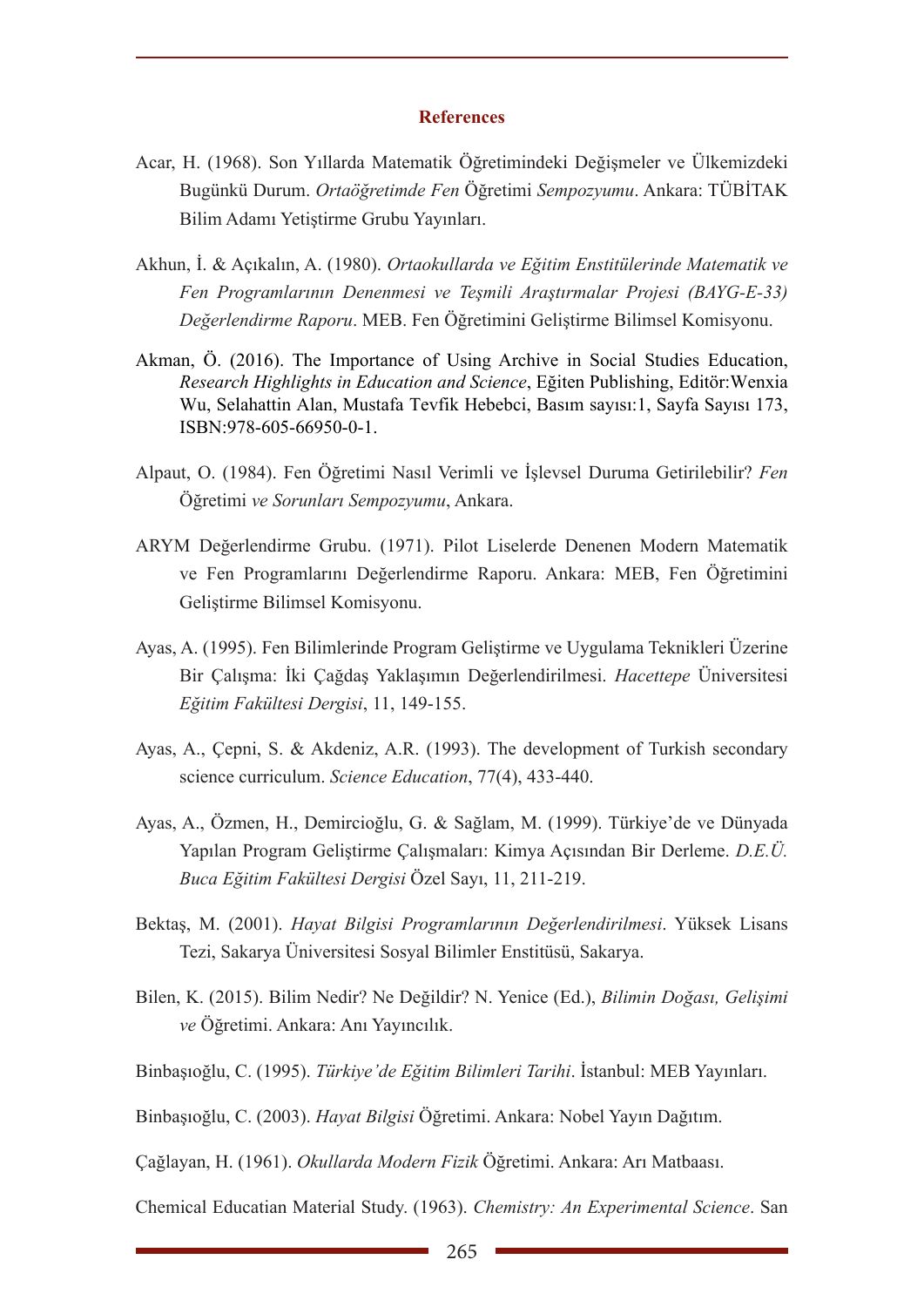Francisco: W.H. Freeman and Co.

Çilenti, K. (1985). *Fen Eğitimi Teknolojisi*. Ankara: Kadıoğlu Matbaası.

- COPES. (1973). Conceptually Oriented Program in Elementary Science. *Teacher's Guide for Grade Six* (Preliminary Ed.). New York University.
- Demirbaş, M. & Soylu, H. (2000). Türkiye'de Etkili Fen Öğretimi İçin 1960-1980 Yılları Arasında Geliştirilen Programlar. *IV. Fen Bilimleri Eğitimi Sempozyumu*, Hacettepe Üniversitesi, Ankara.
- Demirbaş, M. & Yağbasan, R. (2005). Türkiye'deki Ortaöğretim Kurumlarında Uygulanan Fen Öğretim Programlarının Analizi. *Gazi* Üniversitesi *Kırşehir Eğitim Fakültesi*, 6(2), 33-51.
- Demirbaş, M. (2001). *Türkiye'de Etkili Fen* Öğretimi İçin *1960-1980 Yılları Arasında Geliştirilen Fen* Öğretim *Programlarının* İncelenmesi*.* Yüksek Lisans Tezi, Gazi Üniversitesi Eğitim Bilimleri Enstitüsü, Ankara.
- Driver, R (1988). A constructivist approach to curriculum development. In P. Fensham (Ed.), *Developments and Dilemmas in Science Education*. London: The Falmer Press.
- Durusoy, M. (1984). Fen Öğretiminde Karşılaşılan Başlıca Sorunlar ve Nedenleri. *Fen*  Öğretimi *ve Sorunları Sempozyumu*, Ankara.
- Erkal, M. E. (2016). 1938-1980 Dönemi Türkiye'de Sosyal Yapı ve Dinamikleri. *Sosyoloji Konferansları*, 53, 157-185.
- Eş, H. and Sarıkaya, M. (2010). İlköğretim 6.sınıf Fen ve Teknoloji Dersi "Yaşamımızdaki Elektrik" Ünitesi Kazanımları İle İlgili Öğretmen Görüşlerinin Değerlendirilmesi. *E Journal of New World Sciences Academy Education Sciences,* 6(1), 32-45.
- Goblot, E. (1954). İlimler *Sistemi* (Çev: F. Yücel). İstanbul: Maarif Basımevi.
- Gücüm, B. & Kaptan, F. (1992). Dünden Bugüne İlköğretim Fen Bilgisi Programları ve Öğretim. *Hacettepe* Üniversitesi *Eğitim Fakültesi Dergisi,* 8(8), 249-258.
- Gülmez, N. & Tahancı, B. (2014). Soğuk Savaş Çekişmelerinden Bir Örnek: U-2 Uçak Krizi. Çağdaş *Türkiye Tarihi Araştırmaları Dergisi,* 14(28), 225-252.
- Haber-Schaim, U. (1971). *Introductory Physcial Science, Teacher's Guide. (Fiziksel Bilimlere Giriş:* Öğretmen *Kılavuzu)*. N. Armağan ve diğerleri (çev.). Ankara: MEB Fen Öğretimini Geliştirme Bilimsel Komisyonu.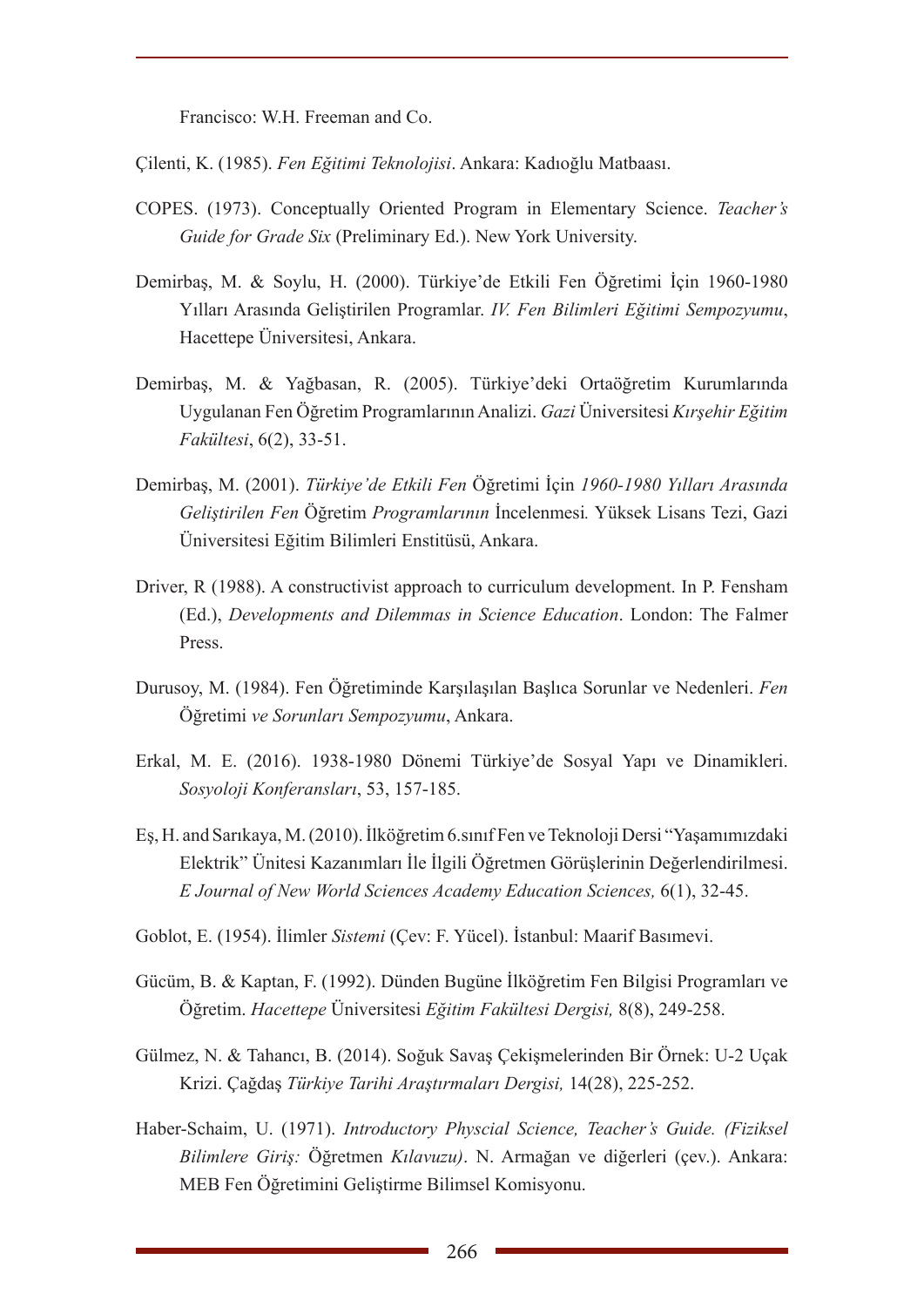- Hançer, A. H., Şensoy, Ö. & Yıldırım, H. İ. (2003). İlköğretimde Çağdaş Fen Bilgisi Öğretiminin Önemi ve Nasıl Olması Gerektiği Üzerine Bir Değerlendirme. *Pamukkale* Üniversitesi *Eğitim Fakültesi Dergisi*, 13(13), 80-88.
- Harlen, W. (1991). *Primary Science: Taking the Plunge*. Heinemann Educational Books, Oxford.
- Holbrook, J. and Rannikmae, M. (2007). The Nature of Science Education for Enhancing Scientific Literacy. *International Journal of Science Education*, 29(11), 1347- 1362.
- Ingle, R.B. & Ranaweera, A.M. (1984). Curriculum innovation in school chemistry. D.J. (Ed.), *Teaching School Chemistry.* Waddington.
- Kalaycı, N. (2004). *Cumhuriyet Döneminde* İlköğretim *Hükümet Programları ve Uygulamalar*. İstanbul: Milli Eğitim Bakanlığı Yayınları.
- Karasar, N. (2015). *Bilimsel Araştırma Yöntemleri*. Ankara: Nobel Yayınları.
- Karataş, S. (2002). *Batılılaşma Döneminde Ders Programı Değişimi*. Yüksek Lisans Tezi, Afyon Kocatepe Üniversitesi, Afyon.
- Karplus, R. (1960). Science Teaching and Development of Reasoning. *Journal of Research in Science Teaching*, 14(2), 169-75.
- Köroğlu, C. Z. & Köroğlu, M. A. (2016). Bilim Kavramının Gelişimi ve Günümüz Sosyal Bilimleri Üzerine. *Pamukkale* Üniversitesi *Sosyal Bilimler Enstitüsü Dergisi*, (25), 1-15.
- Kültür Bakanlığı Dergisi. (1937). Yeni İlkokul Müfredat Programı. Sayı. 20-1 (Sonkanun), ss.161-197.
- Milli Eğitim Bakanlığı (MEB). (1948). İlkokul *Programı*, İstanbul: Milli Eğitim Basımevi.
- Milli Eğitim Bakanlığı (MEB). (1968). İlkokul *Programı*, İstanbul: Milli Eğitim Basımevi.
- Milli Eğitim Bakanlığı (MEB). (1995). *1923-1983 Yıllarında Talim ve Terbiye Kurulu*  Çalışmaları. İstanbul: Milli Eğitim Basımevi.
- OECD (2017). *PISA 2015 assessment and analytical framework. Science, reading, mathematics, financial literacy and collaborative problem solving, revised edition.* Paris, PISA, OECD Publishing. Retrieved from doi: https://doi. org/10.1787/9789264281820-en.
- Okay, S. & Karamanoğlu, K. (1974). *Modern Biyoloji Cilt I-II.* İstanbul: Devlet Kitapları.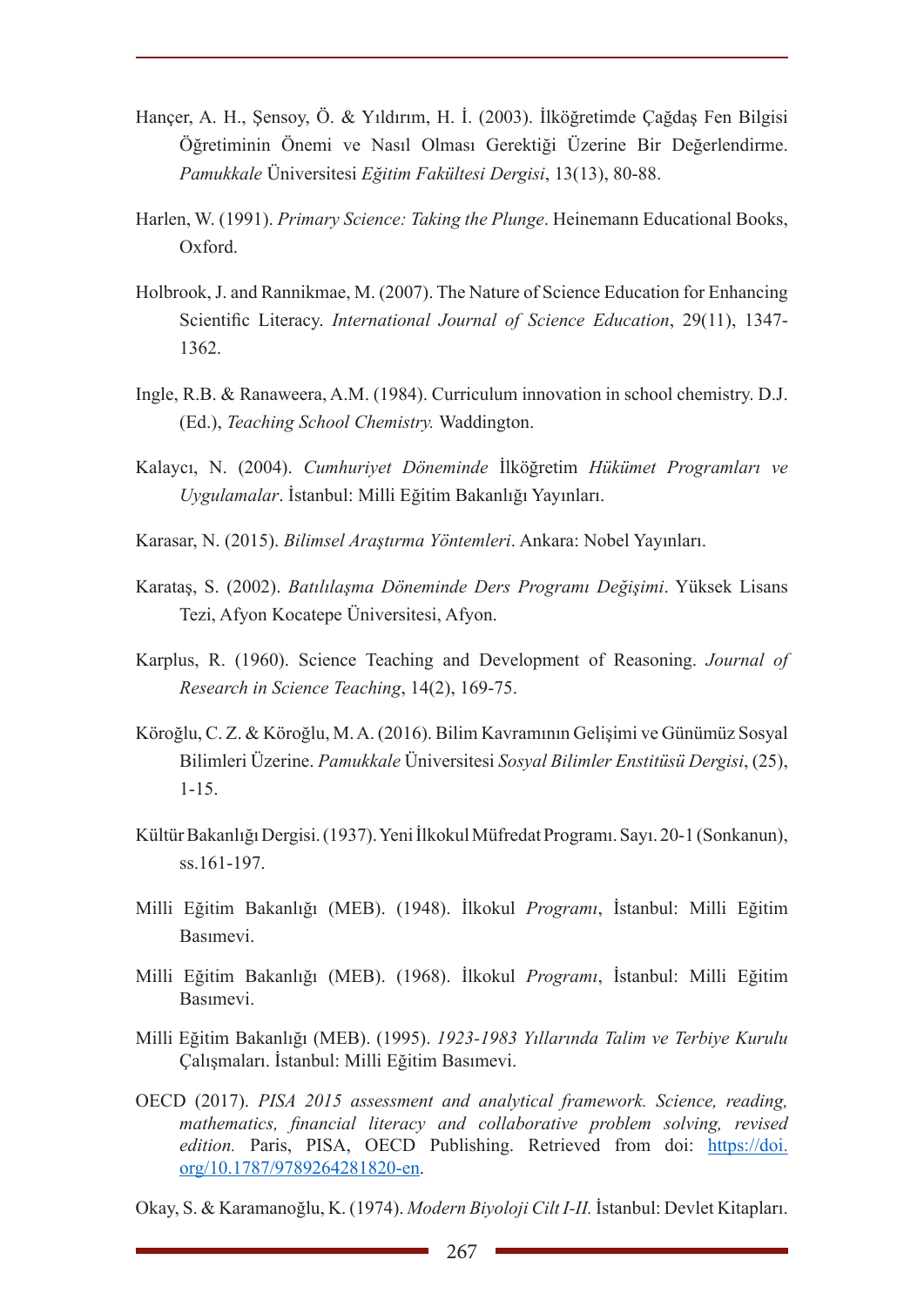- Özinönü, A.K. (1976). *Innovation and Changes in Secondary Science Education* .Faculty of Arts and Sciences, METU, Ankara.
- Ronan, C. A. (2005). *Bilim Tarihi: Dünya Kültürlerinde Bilimin Tarihi ve Gelişmesi.* (Çev: E. İhsanoğlu ve F. Günergun, 4. Basım). Ankara: Tübitak Yayınları.
- Şahin, M. (2009). Cumhuriyetin Kuruluşundan Günümüze Türkiye'de Hayat Bilgisi Dersi Programlarının Gelişimi. *Uluslararası Sosyal Araştırmalar Dergisi,* 2(8), 402-410.
- Sakız, G. (2018). Fen Bilimlerinin Diğer Bilimler Arasındaki Yeri ve Tarihi Gelişimi. H.Ş. Ayvacı (Ed.), İlkokulda *Temel Fen Bilimleri.* Ankara: Pegem Akademi.
- Schaefer, D.A. (1988). Plaudits for PSSC Physics. *Physics Today*, 131-132.
- Şenvar, C. (1968). Fen Lisesi Projesindeki Temel Amaçlar ve İlk Uygulama. *Ortaöğretimde Fen* Öğretimi *Sempozyumu*. Ankara: TÜBİTAK Bilim Adamı Yetiştirme Grubu Yayınları.
- Soslu, Ö. (2014). Fen Eğitiminde Bilimin Doğasını Anlama Üzerine Bir Değerlendirme. *Bayburt* Üniversitesi *Eğitim Fakültesi Dergisi,* 9(1), (90-100).
- Soylu, H. (1977). Ortaokullarda Modern Toplu Fen Programının Denenmesi ve Yaygınlaştırılması Üzerine Araştırmalar. *TÜBİTAK VI. Bilim Kongresi Bilim Adamı Yetiştirme Grubu Tebliğleri*, Ankara: Türkiye Bilimsel ve Teknik Araştırma Kurumu.
- Turgut, M. F. (1968). *Pilot Liselerde Uygulanan Modern Fen Müfredatını Değerlendirme Projesi*, MEB Fen Öğretimini Geliştirme Bilimsel Komisyonu Başkanlığına sunulan teklif.
- Turgut, M. F. (1970). *Kimya* Öğretiminde *Yeni Düşünüş*. İstanbul: Milli Eğitim Basımevi.
- Turgut, M. F. (1977). Program Yenileme ve Yaymada Ögretmen Yetiştirne Sorunu. *TÜBİTAK VI. Bilim Kongresi Bilim Adamı Yetiştirme Grubu Tebliğleri.* Ankara: Türkiye Bilimsel ve Teknik Araştırma Kurumu.
- Turgut, M. F. (1990). Türkiye'de Fen ve Matematik Programlarını Yenileme Çalışmaları. *Hacettepe* Üniversitesi *Eğitim Fakültesi Dergisi*, 5, 1-14.
- Turgut. M. F. & Pekgöz, M. (1976). *Yeni Ortaöğretim Sisteminde Modern Matematik ve Fen Programlarının Denenmesi ve Teşmili* Üzerine *Araştırmalar Projesi Kesin Değerlendirme Raporu.* Ankara: Fen Öğretimini Geliştirme Bilimsel Komisyonu.
- Turgut. M. F. (1975). Bilim Adamı Yetiştirmede Birleştirilmiş Fen Programlarının Rolü. *TÜBİTAK V. Bilim Kongresi Bilim Adamı Yetiştirme Grubu Tebliğleri*. Ankara: Türkiye Bilimsel ve Teknik Araştırma Kurumu.
- Ünal, F. & Ünal, M. (2010). Türkiye'de Ortaöğretim Programlarının Gelişimi. *Sosyal Bilimler Araştırmaları Dergisi*, 1, 110-125.
- Ünal, S. (2003). *Lise 1 ve 3* Öğrencilerinin *Kimyasal Bağlar Konusundaki Kavramları Anlama Seviyelerinin Karşılaştırılması*. Yüksek Lisans Tezi, Karadeniz Teknik